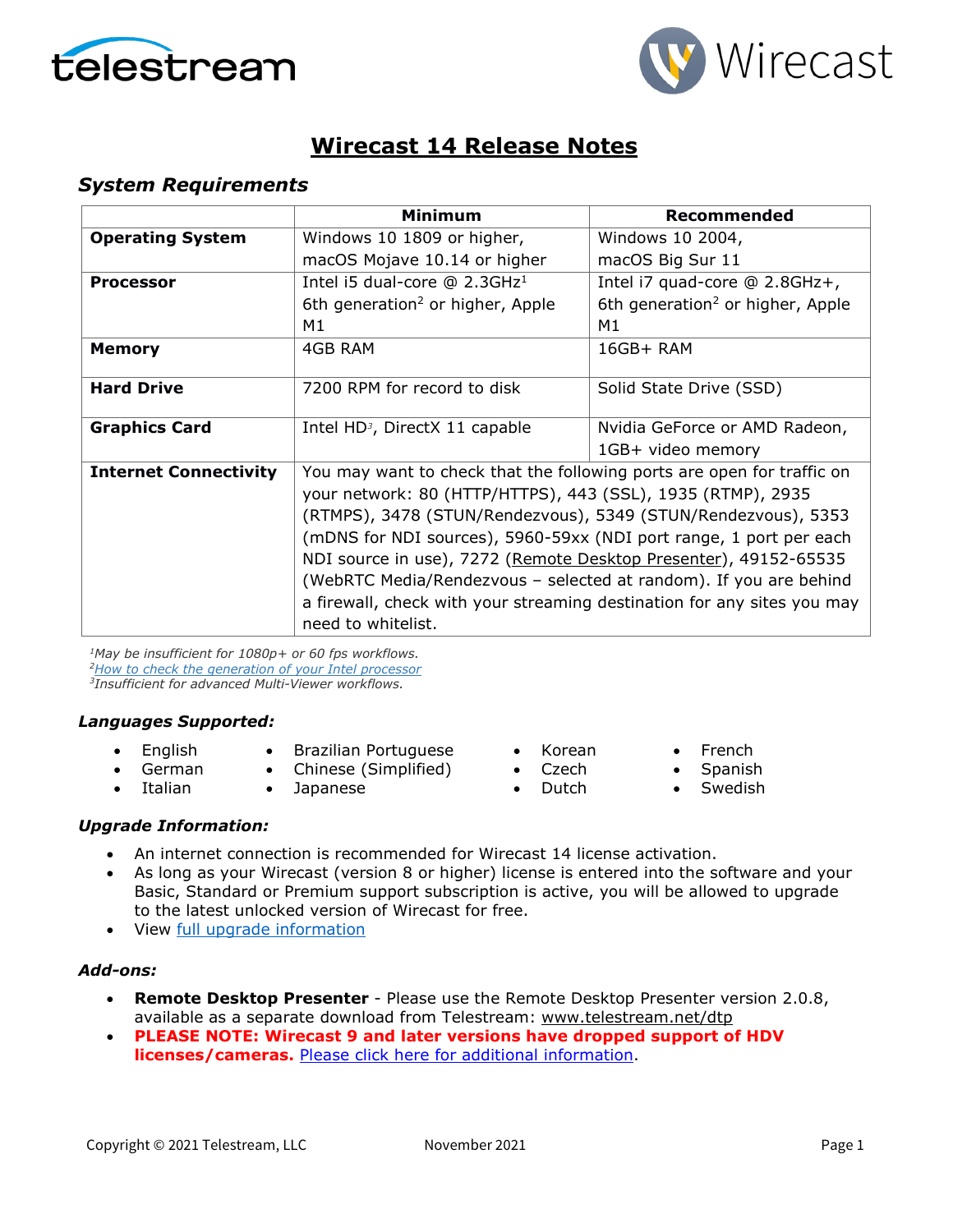



## *Best Practices*

#### **Minimum Required Upload Speed:**

- It is recommended that an upload speed rate of at least double the selected video bitrate be available, especially for a total target bitrate of 10Mbps (Megabits per second) or less, or when there are multiple outgoing streams.
- Upload speed can be tested at a website such as [TestMy.net/upload.](http://testmy.net/upload)
- Additional tasks that can consume upload bandwidth on the network should also be considered when determining how much of the available upload bandwidth can be allocated towards streaming.

#### **Rendezvous**

Wirecast Rendezvous uses WebRTC technology that can be very resource intensive. For the best experience, we suggest considering the following table when choosing hardware:

|                        | Studio (2 guests $+ 1$ host) | Pro $(7 \text{ guests} + 1 \text{ host})$ |
|------------------------|------------------------------|-------------------------------------------|
| Bandwidth <sup>4</sup> | Add 4 Mbps                   | Add $5+$ Mbps <sup>5</sup>                |
| Processor <sup>4</sup> | i5 quad-core <sup>6</sup>    | i7 quad-core <sup>6</sup>                 |

<sup>4</sup> Based on a single simultaneous stream of 720p30 x264 @ 4.0Mbps.

<sup>5</sup> Bandwidth per guest will scale downwards as more are added to maintain reliability.

 $6$  Minimum recommended processor with example stream $4$ . More demanding workflows may require a more capable CPU.

See our [Rendezvous Best Practices Guide](http://www.telestream.net/pdfs/technical/Wirecast-Rendezvous-Best-Practices-Guide.pdf) for more information.

#### **ISO Recording:**

- Solid State Drive or fast RAID array recommended for ISO Recording and Replay functionality.
- Actual data rates will vary depending on quality level selected for ProRes or x264, as well as the resolution and frame rate selected.
	- For ProRes recording please refer to [Apple's ProRes data rate specifications.](https://en.wikipedia.org/wiki/Apple_ProRes#ProRes-Overview)
- Total expected data rate should be compared to available disk write speed to ensure adequate disk throughput.

#### *Failure to ensure the available disk write speed is greater than the highest expected total data rate may result in frames being dropped from recordings (ISO, Replay, and Record-to-Disk).*

See our [ISO Recording Guide](https://www.telestream.net/pdfs/technical/Wirecast-ISO-Best-Practices-Guide.pdf) for more information.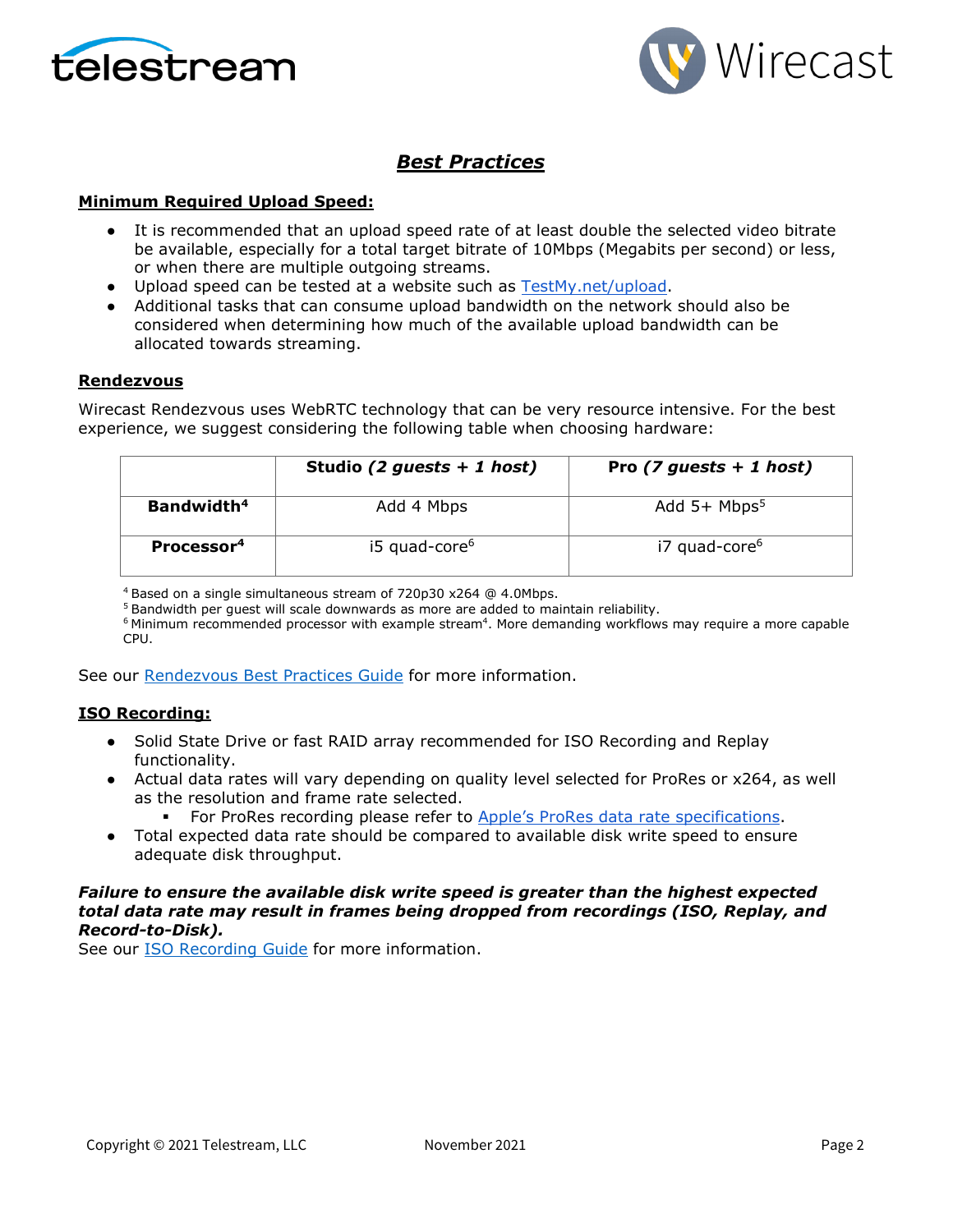



# *Best Practices (cont.)*

#### **Hardware accelerated encoding requirements:**

• Intel Quick Sync Video encoding requires an Intel CPU with an Intel® QuickSync Video core[.](http://ark.intel.com/search/advanced?QuickSyncVideo=true&MarketSegment=DT)

[List of Intel CPUs supporting QuickSync](https://ark.intel.com/content/www/us/en/ark/search/featurefilter.html?productType=873&0_QuickSyncVideo=True)

- NVIDIA NVENC encoding requires an NVidia GPU with Kepler architecture or newer[.](https://developer.nvidia.com/nvidia-video-codec-sdk) [NVIDIA only maintains a general list of supported GPUs](https://developer.nvidia.com/nvidia-video-codec-sdk)
- Apple Hardware Accelerated H.264 encoding requires a Mac with an integrated Intel GPU\*. *\*This may change in the future, as the Apple API decides what hardware acceleration method is to be used. At the time of this writing, only Quick Sync via an Intel GPU is supported.*

#### **High frame-rate streaming (60fps):**

- High frame-rate streaming will result in increased CPU usage and require a higher bit rate (4Mbps or higher) for a quality encode.
- Simply switching to a higher frame-rate without ensuring the CPU and bitrate are sufficient may result in a lower quality encode.

#### **CPU Usage:**

- Consider lowering your canvas frame rate and/or streaming resolution to lower CPU usage.
- Maintained system CPU usage greater than 60% will increase the likelihood of dropped frames.

*(End of Page)*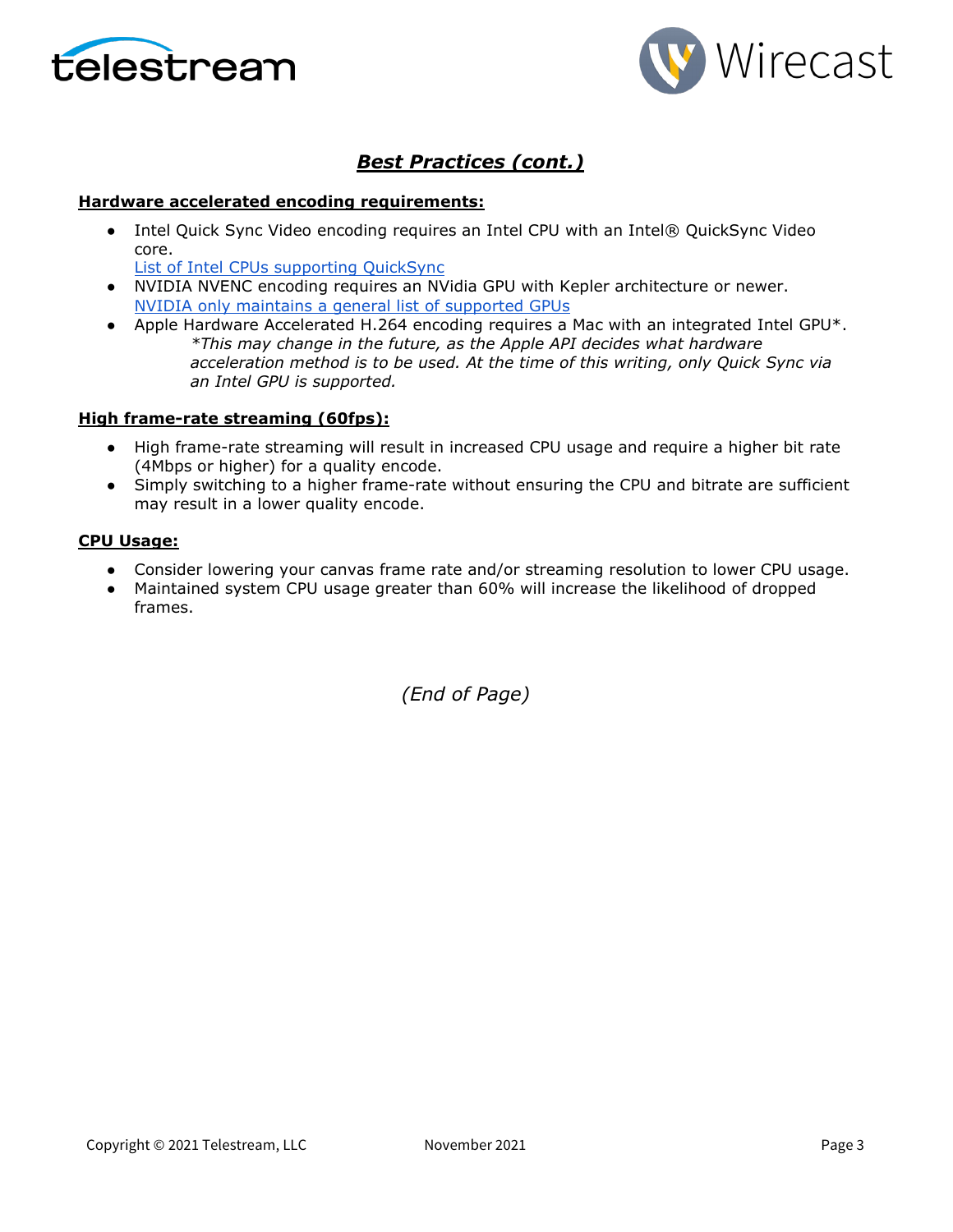



# **Wirecast 14.3.4**

### **Fixes:**

- WIRE-19651: Fixed a rare crash when starting a Rendezvous Session.
- WIRE-19650: Fixed an indefinite hang that could happen when removing a microphone then adding the same microphone to the Rendezvous Mix.
- WIRE-19600: Resolved an audio glitch in Rendezvous that could happen when enabling document audio when the audio in Live is also selected as a microphone in the Rendezvous Mix.
- WIRE-19545: You can now once again schedule events on LinkedIn.
- WIRE-19540: Fixed an issue where you could lose audio from a USB audio source when connecting Wirecast GO sources.
- WIRE-19526: Added Screen Capture Properties information to User Guide.
- WIRE-19229: Fixed an issue where audio stopped coming through certain USB audio devices when adding a guest to a Rendezvous session.

# **Wirecast 14.3.3**

### **Fixes:**

• WIRE-19501: Fixed invalid error messages from appearing in Output Settings when the user is authenticated to YouTube.

# **Wirecast 14.3.2**

### **Fixes:**

- WIRE-19243: Fixed a crash that could occur when loading saved documents with legacy Image Carousel sources.
- WIRE-19241: Fixed a rare crash with certain Blackmagic and Wirecast Gear sources.
- WIRE-19194: Updated the Twitter/Periscope output destination to use Twitter's new endpoints. Note: Twitter has deprecated the Periscope platform. Periscope Outputs in existing documents will need to be manually converted to Twitter Outputs.
- WIRE-19130: Fixed several issues which caused PTZ presets to stop working in a document.
- WIRE-18829: YouTube Destination no longer randomly changes the stream key when a different encoder is selected.
- WIRE-18495: Fixed an issue where you could not stream to some events scheduled through YouTube Studio.
- WIRE-18457: YouTube events are no longer being duplicated when configuring a new event.

# **Wirecast 14.3.1**

### **Fixes:**

- Added some missing translations for Titles feature.
- WIRE-19206: Fixed issue where encoder presets were not appearing for some destinations in the Output Settings.

Copyright © 2021 Telestream, LLC November 2021 Page 4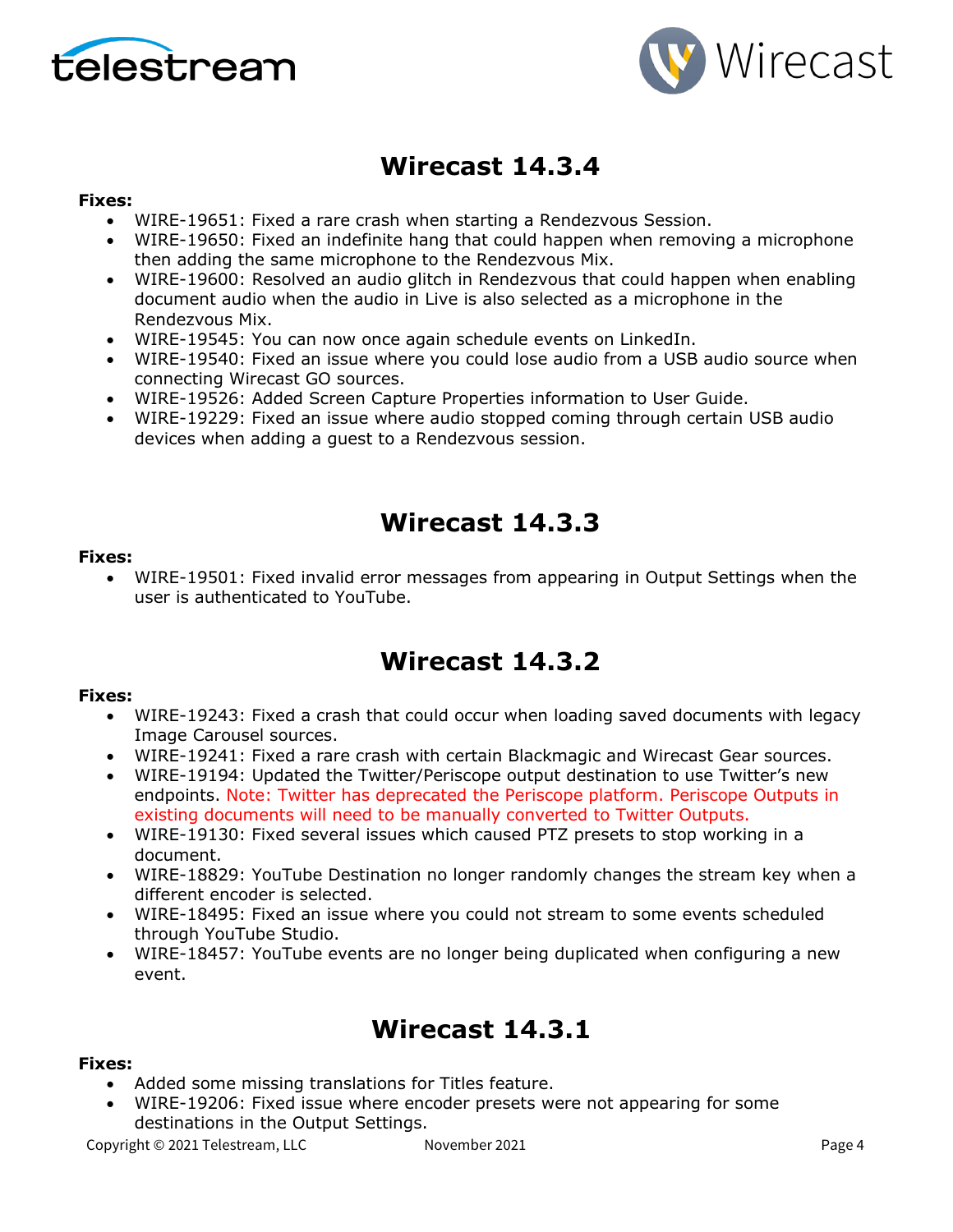



- WIRE-19205: Changed the Duplicate Shot Option for Title to be checked by default (meaning it will create a new instance of the Title). This will only affect users who did not previously set Duplicate Shot Option preferences in 14.3.
- WIRE-19179: Audio mixers that support more than 16 channels of audio will no longer downmix all audio to channels 1-2 on macOS.

# **Wirecast 14.3**

### **New & Improved:**

- **New! Title Engine:** New library of animated titles! Choose from over 25 (with more on the way!) high quality, customizable animated titles. Add your logo, change colors and fonts, and adjust timing of animations.
- **New! Secondary Display Live Output Audio mapping:** We now allow you to map Audio Tracks to Secondary Display Live Output
- **New! Media Playback in Live window:** Control playback of media clips while they are Live.
- **New! In/Out point selection:** Editable text fields showing the current in & out point times of media.
- **Improved! Trace Logs** for better information when diagnosing issues.
- **Improved! Integration** with AverMedia Live Gamer BOLT GC555 capture cards.
- **Improved! AVFoundation Source capture:** Made some fundamental changes to the way we bring in AVFoundation sources to improve sync drift between USB devices.
- **Improved! Countdown Clock:** Added 60+minute display in Countdown Clock.
- **Improved! Media File finder:** Access the original file location of a media file from the context menu on the Shot Layers tab.
- **Improved! Virtual microphone monitoring on Windows:** We now really do allow monitoring of Wirecast Virtual Microphone audio on Windows 10.
- **Improved! Updated technology, including:** Facebook API to v10.0, WebRTC to 4430 (m90), and NDI SDK to v5

- WIRE-19090: A replay shot now scales properly with the replay template
- WIRE-19044: Added '+' and '–' zoom buttons to work with PTZ NDI cameras that don't have absolute positioning implemented.
- WIRE-19039: Beta users may have noticed that titles were not retaining text/image changes when loading saved document or shot template. Now they do.
- WIRE-19020: Twitch Ingest Server can now be changed, and selections are retained.
- WIRE-19016: Fixed a crash that could occur when authenticating to Twitter/Periscope.
- WIRE-18976: Renamed old Title sources to Title (Legacy).
- WIRE-18970: Multiviewer Configuration will now scale properly regardless of your monitor DPI, so that all layouts can be seen
- WIRE-18960: Improved Performance of YUV converter needed for x264 encoder. Performance is improved by roughly 5x.
- WIRE-18945: Audio Mixer Audio Track selection is now saved.
- WIRE-18940: Wirecast no longer moves to a different monitor when Maximized- >Minimized->Maximized on Windows OS.
- WIRE-18934: Shortcuts assigned to number now work on numpad again.
- Copyright © 2021 Telestream, LLC November 2021 November 2021 • WIRE-18900: Fixed a crash when using Twitter widget with certain UTF-16 characters.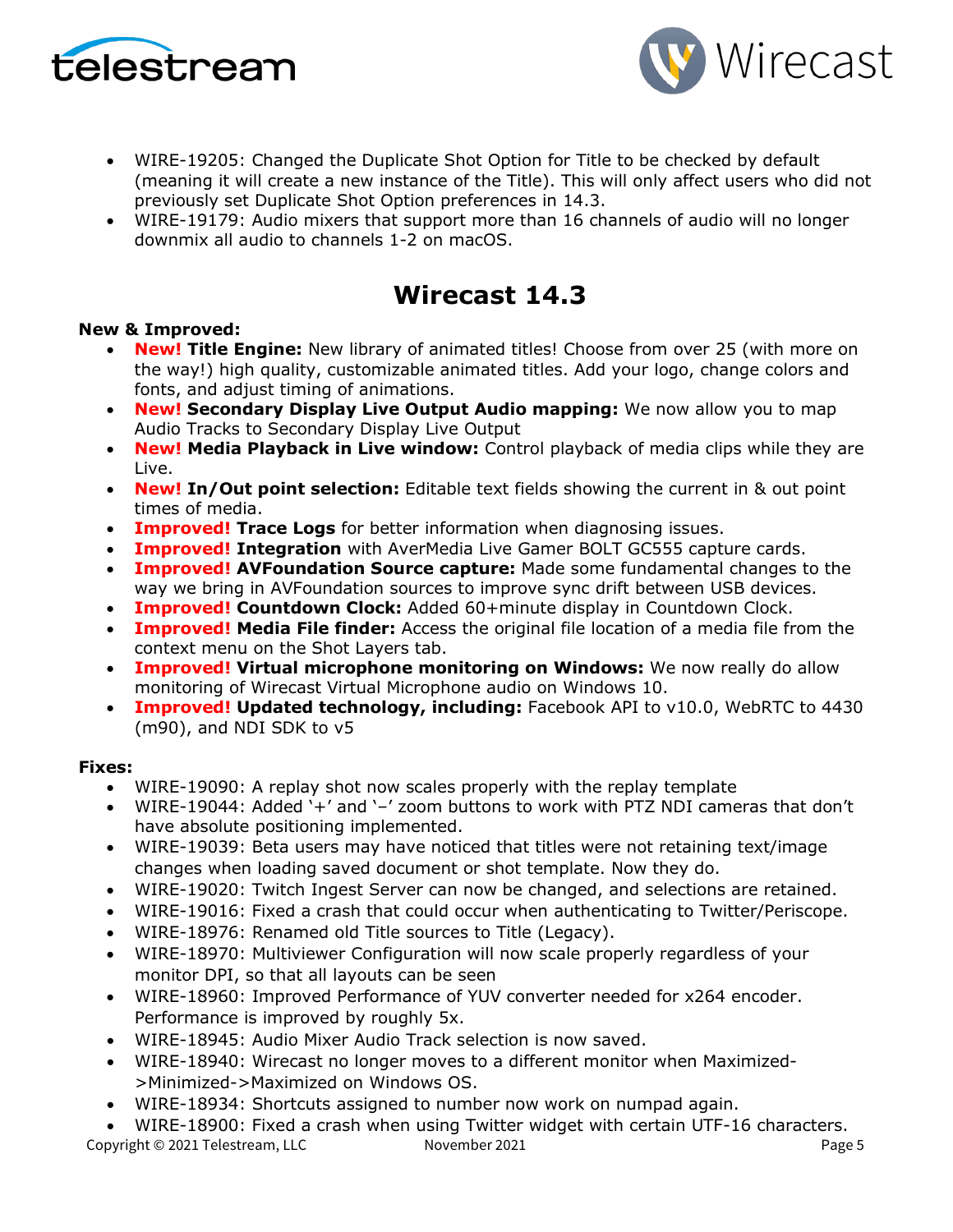



- WIRE-18890: Blackmagic SDI Input configuration will no longer get locked after switching from Automatic to Manual.
- WIRE-18878: Made iOS video capture on Apple Silicon and Mac work better.
- WIRE-18850: PTZ Preset Recall will now work more reliably when using a Playlist.
- WIRE-18845: Now you can change the Audio Sample Rate of the Telestream System Audio Capture driver while Wirecast is capturing without dire consequences.
- WIRE-18813: Audio capture on Mac can now support various sample rates from the audio driver.
- WIRE-18811: The ticker collecting bandwidth statistics now stops after a Rendezvous session is disconnected.
- WIRE-18793: Fixed an issue that caused the playlist tab to not display correctly in certain circumstances.
- WIRE-18789: Now you can use PTZ controls with more than one Sony PTZ camera in your document.
- WIRE-18766: Fixed an issue that could cause an error message when outputting to YouTube, and in general improved error alert messages and logging for YouTube.
- WIRE-18758: We added a proxy image to let you know that you have overly HUGE files, and we are automatically downsizing them to a more appropriate size. This will only happen the first time you open an existing document.
- WIRE-18751: Fixed Window Screen Capture on Mac where in some instances it was unable to follow window changes.
- WIRE-18721: Fixed an issue where you couldn't activate a license if you had no internet connection.
- WIRE-18717: Transitioning between a shot with an audio source and a playlist with media no longer removes any of the Audio FX settings.
- WIRE-18692: MOV and MP4 recordings no longer have incorrect file creation date.
- WIRE-18679: Encoder preset dimensions now continue to update even after invalid dimensions are provided.
- WIRE-18659/WIRE-18575: Updated to work better in situations where we detect an audio sample rate that is different than what the source is telling us they are delivering. (This was particularly true for AVIPAS PTZ cameras)
- WIRE-18657: When you drag a shot onto another shot, now a warning message will appear giving you the option to 'cancel' or 'create' a playlist.
- WIRE-18634: Now, when you add media, you will be shown the location of your last imported media file.
- WIRE-18625: Wirecast no longer crashes when opening text files encoded with specific formats.
- WIRE-18613: Fixed a crash that could occur after deleting an output destination.
- WIRE-18596: Fixed an issue where a Rendezvous session webpage would not display all the guests depending on browser.
- WIRE-18555: added more information that could be helpful to us and the user, in the case of a websocket error when using Rendezvous
- WIRE-18547: Fixed a crash when opening certain MPEG-4 Version 3 files.
- WIRE-18407: Improved ability to capture video from Sony Imaging Edge Webcam software.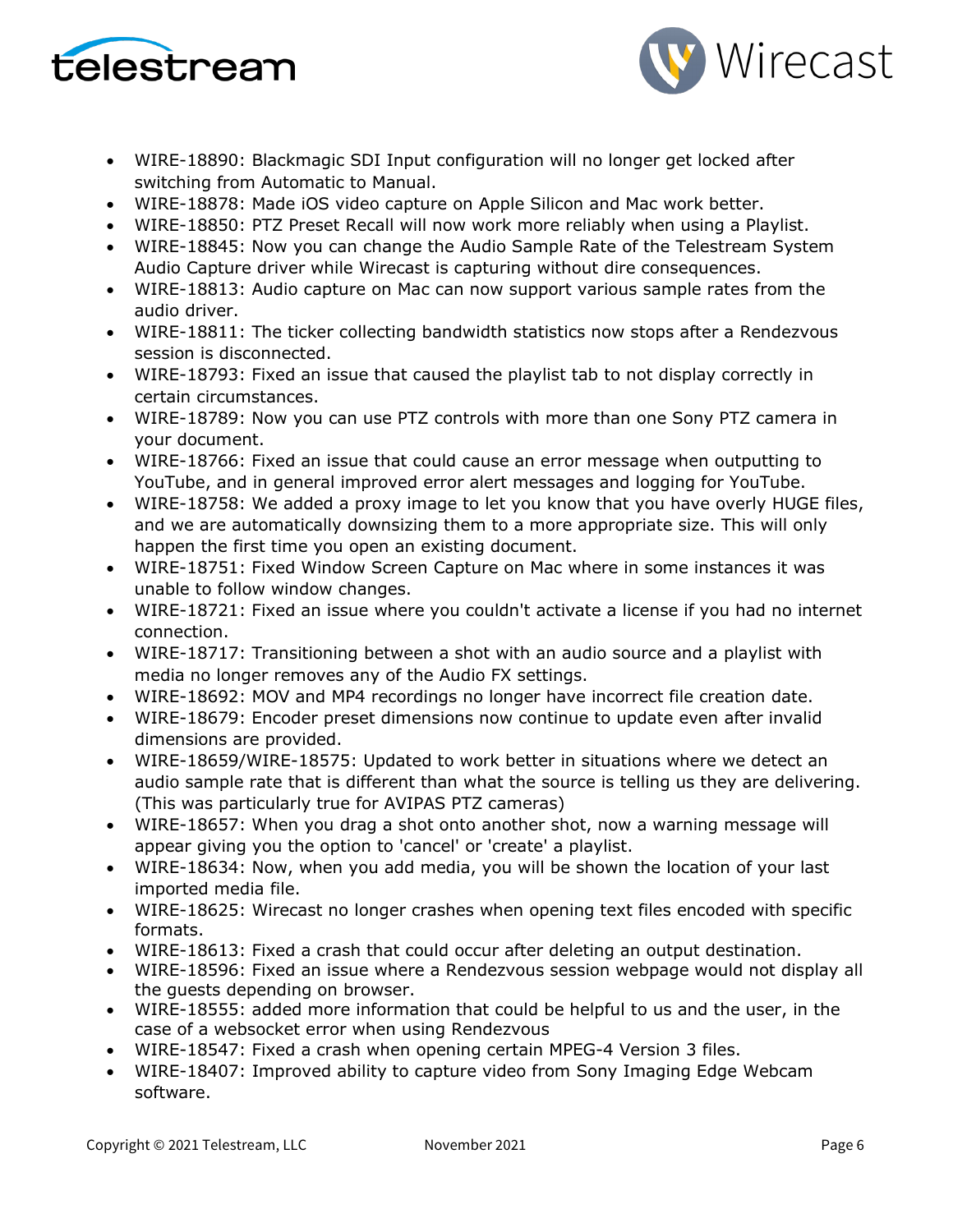



- WIRE-18369: We reimplemented the ability to stream to Facebook using the Device Pairing workflow (which lets you stream to Facebook using a one-time stream key, rather than having to sign into a Facebook account)
- WIRE-18359: Updated the Quicksync SDK to fix an issue where the Quicksync encoder was not working with new drivers.
- WIRE-17978: We now let you save your document when you have so many unused sources that need to be deleted, it takes up all the available window real estate.
- WIRE-17843: When switching back and forth to a playlist tab all your layers will retain their sizes.
- WIRE-17779: Fixed an issue where Virtual Mic output on Windows would not include sources that were removed from the Monitor's mix.
- WIRE-17172: Preferences for Camera no longer reset after rebooting computer.
- WIRE-16880: Fixed an issue in Rendezvous where if browser didn't send any video, we would not send audio.
- WIRE-16256: Now you can happily mute Replay Template shots.
- WIRE-10914: We now do a better job of collecting crash dump files on Windows.

### **KNOWN ISSUES**

- WIRE-19145: AVFoundation audio sources do not appear in the list of Rendezvous Microphone sources until they are added to the document.
- PTZOptics Cameras will not work with the PTZ Controller using NDI Protocol until the firmware is updated on the camera. VISCA Protocol will still work with older versions of the firmware.

# **Wirecast 14.2.1**

- WIRE-18841/WIRE-18685: Put some bits in to help us diagnose installer issues in the future.
- WIRE-18833: Squashed a memory leak when using Image Carousel.
- WIRE-18798: We now make two attempts to uninstall previous versions of Wirecast during an update or reinstall on Windows. First we'll try silently. If that fails, we will nag you to once and for all quit all other apps using Virtual Mic/Camera, for Pete's sake.
- WIRE-18794/WIRE-18784: Fixed a crash when starting an RTMP output when the CPU doesn't support AVX instructions.
- WIRE-18780: Fixed an issue where locked Thumbnail images would occasionally not load from a document.
- WIRE-18765: Placeholders are now available to all license levels of Wirecast, not just the privileged Pro users.
- WIRE-18715: Fixed an issue where Wirecast was not installing correctly (or at all) on certain Windows machines.
- WIRE-18760: Fixed a crash when importing QuickTime Animation files on machines that don't support AVX instructions.
- WIRE-18517: Fixed crash when starting an x264 encoder when running Wirecast in the Rosetta emulator.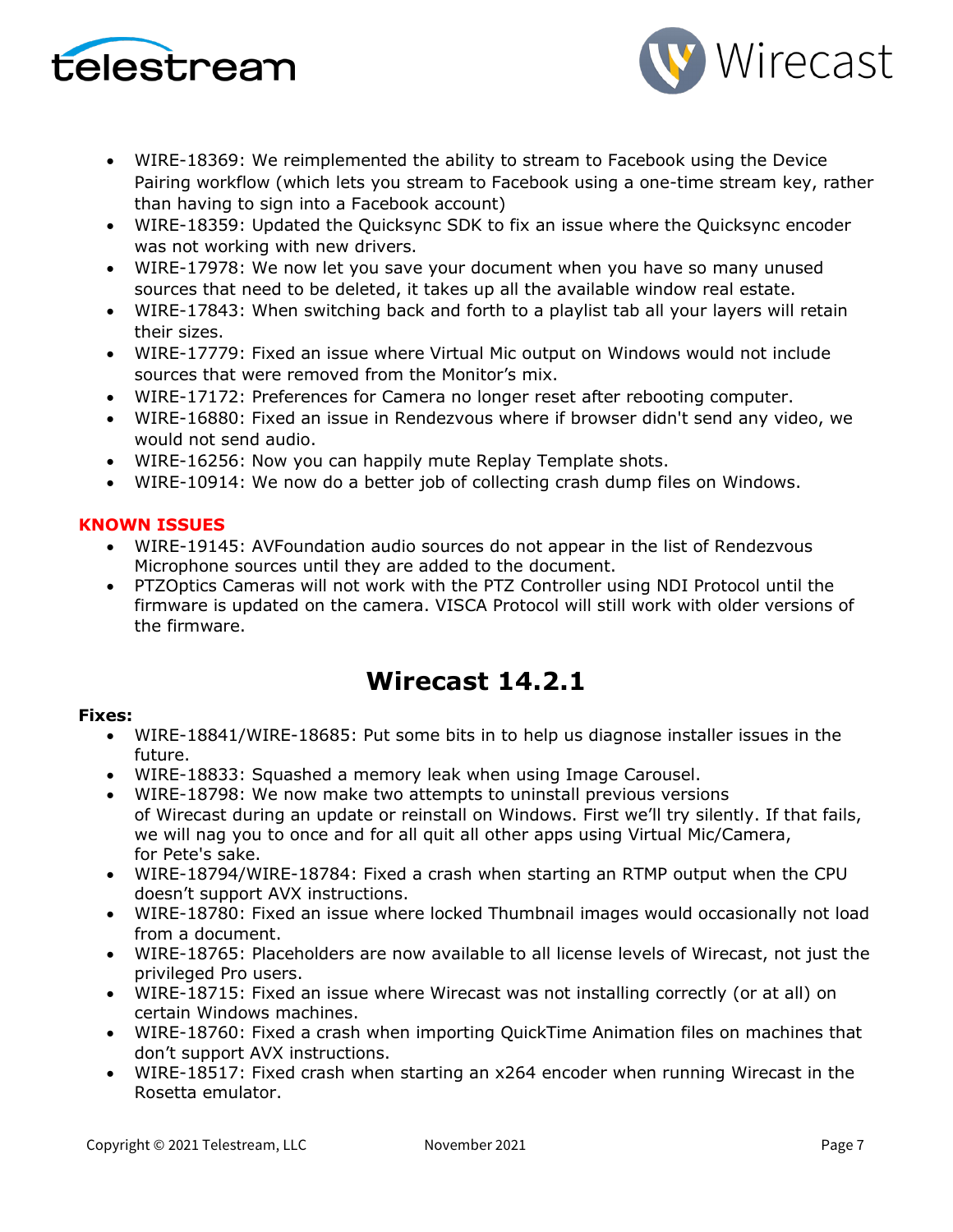



# **Wirecast 14.2**

### **New & Improved:**

- **New! Apple Universal Support -** Now Wirecast can be run natively on M1 Macs
- **New! Placeholders and Shot Templates:** New and improved Shot Templates let you easily add a pre-configured shot layout to your document or save any shot as a Template. And assign cameras or sources to Placeholders to quickly add a source across a number of shots in your document. Especially useful for pre-configuring shots for Rendezvous guests!
- **New! Secondary Display Output (Pro-only):** Adds a new type of output that sends the live program feed to a secondary display without the need for specific hardware. Great alternative for hardware-based program out but can also be used as an alternative to Virtual Camera/Microphone when paired with a capture device.
- **New! Lock Shot Icon:** Now you can take a snapshot of your live shot and save it as the icon thumbnail image.
- **New! Shot ISO indicator:** You'll see a tally indicator on shots that are currently being ISO recorded.
- **New! PTZ Control of X-Series Sony cameras:** Added Sony X-Series VISCA/UDP protocol profile in the PTZ controller.
- **New! LinkedIn Live Auto-Captions support:** Make your LinkedIn Live broadcasts more accessible by adding auto-generated captions to any LinkedIn Live video.
- **New! Updated the app icon to Big Sur style on macOS:** It's minor, but thought we'd mention it.
- **New! Input connection selector for Blackmagic devices:** This new option lets you select the type of video/audio input connection (HDMI/SDI) used for incoming Blackmagic Designs sources. This helps ensure you have the right connection chosen, to reduce errors in your incoming sources.
- **New! Audio in Web Page source:** Added the ability to adjust audio from a Web Page source as well as stream it out as part of your broadcast.
- **Improved! Several Clock enhancements including:**
	- o **Auto-start countdown**: An option to automatically start the countdown clock when it gets pushed live, saving time and clicks.
	- o **60+ min:** Added the ability to set times in minutes greater than 60 minutes, useful in sports and other applications.
	- o **Countdown to specific date:** Countdown to a specific date and time, for longer broadcasts and countdowns.
	- o **New display options:** Including US-centric date formats, and a day-of-the-weekonly option.
- **Improved! Text Scrolling improvement:** There is now a checkbox option in the scrolling section of the text source properties (defaults to enabled) titled "Restart when pushed live". If enabled, scrolling will restart from the beginning when the shot containing the text source is sent live.
- **Improved! Virtual Microphone monitoring on Windows:** Now in Windows you can monitor of the audio output of Wirecast while outputting the Wirecast virtual microphone.
- **Improved! Windows Installer Improvements:** Just making it a better experience for all.
- **Improved! Rendezvous guests in Favorites tab:** Rendezvous guests will now appear in the Favorites tab if Rendezvous Shot is favorited.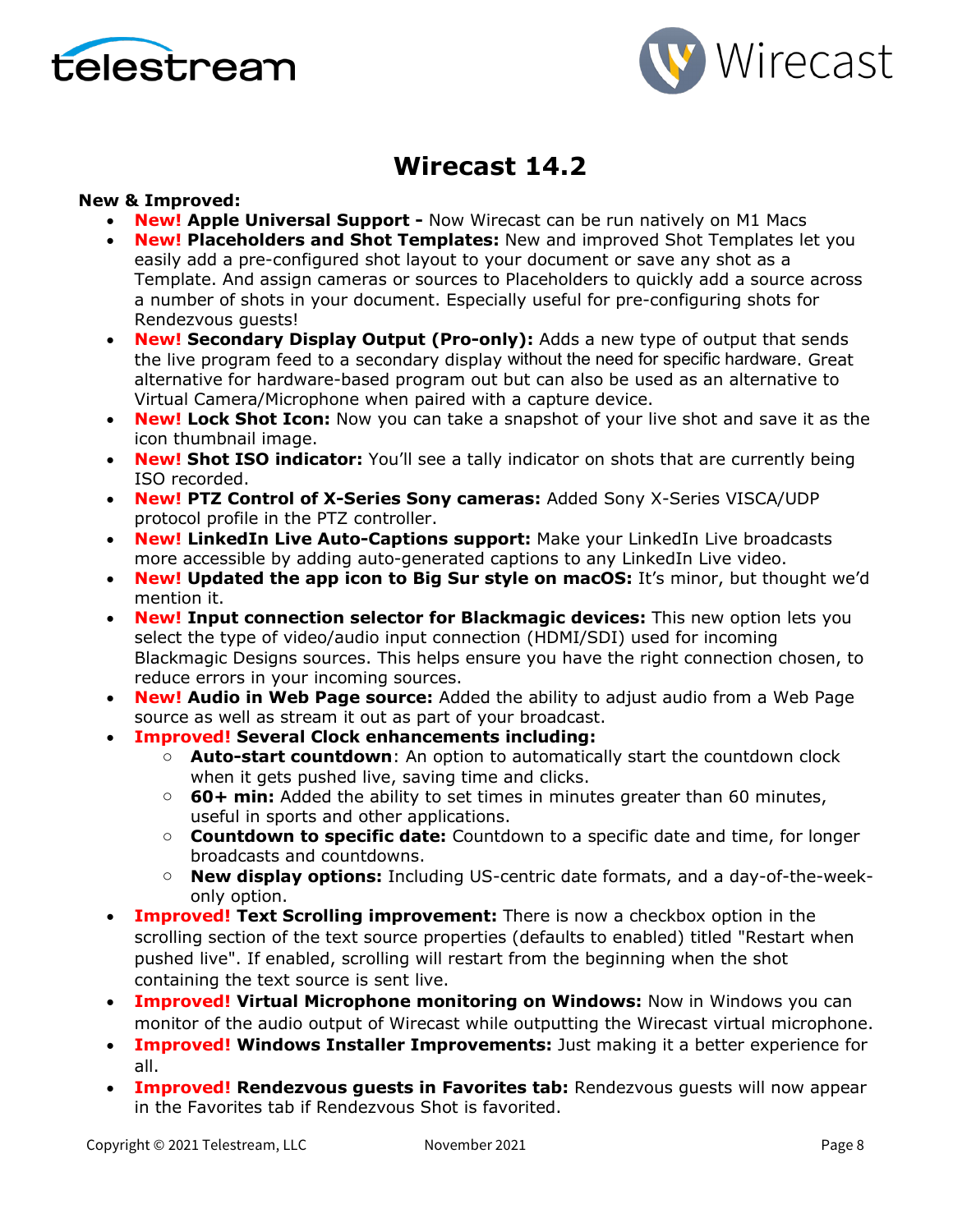



- **Improved! M4V files** can now be selected.
- **Improved! Image Carousel:** Improved rendering for Image Carousels
- **Improved! Automatic image downscaling**: Images larger than the current document's canvas will now be automatically downsized before being loaded into Wirecast for better performance.
- **Updated technologies:**
	- o **VLC library:** Updated libVLC to version 3.0.12
	- o **CEF:** Updated Chromium Embedded Framework to version 88.0.4324.182.
	- o **NDI:** We've updated to versions 4.6.2 (Windows) and the (M1 supported beta) 4.6.1 on Mac.
	- o **WebView2:** Now using WebView2 for embedded browsers on Windows.

- WIRE-18740: Memory Leaks in Shot Template and Stock Media Dialogs.
- WIRE-18688: Windows installer now installs correctly on Windows 10 N editions.
- WIRE-18672: Fixed a rare crash on macOS.
- WIRE-18607: Fixed an issue with Virtual Microphone on M1 systems.
- WIRE-18686: Now you can happily hear sound when using Secondary Display Live Output with audio devices that have more than 2 channels.
- WIRE-18637: Made the Wirecast Support Assistant app on Windows legit by code signing it.
- WIRE-18616: Fixed a memory leak that would slowly grow over time when capturing Remote Desktop Presenter sources on macOS.
- WIRE-18608: Disabled LinkedIn Live Draft Mode until it's officially supported by LinkedIn.
- WIRE-18593: Fixed some issues with NDI sources.
- WIRE-18588: Removed Telestream Cloud Settings from Wirecast Output Settings as we are sunsetting this service. [See more info here.](http://telestream.force.com/kb/articles/Knowledge_Article/Wirecast-Web-Services-Restream-Closed-Caption-Announcement)
- WIRE-18581/WIRE-18531/WIRE-18366: Fixed a rare crash that could occur when running Wirecast with other programs on Windows.
- WIRE-18548: Made some improvements to media playback on macOS.
- WIRE-18544: Added Title and Description requirement for Facebook streams.
- WIRE-18533: MIDI and XKeys controllers are now working on macOS.
- WIRE-18526: Custom Mattes now again display in the Shot Layer Properties menu.
- WIRE-18472: Fixed a crash that could happen if "Keep Reading File" was checked in a Text File Mode shot.
- WIRE-18467: Localized dates correctly in Clock Widget.
- WIRE-18463: Fixed a crash when opening certain older documents with a countdown Clock source on Windows.
- WIRE-18461: Fixed a crash that could happen when playing certain MP4 files on Windows.
- WIRE-18442: If you switch Timestamps mode while outputting, this should no longer introduce an A/V sync issue.
- WIRE-18416: Fixed an issue prohibiting some MP4 files to be imported.
- WIRE-18414: Fixed a rare crash when a program is making OLE scripting calls at shutdown.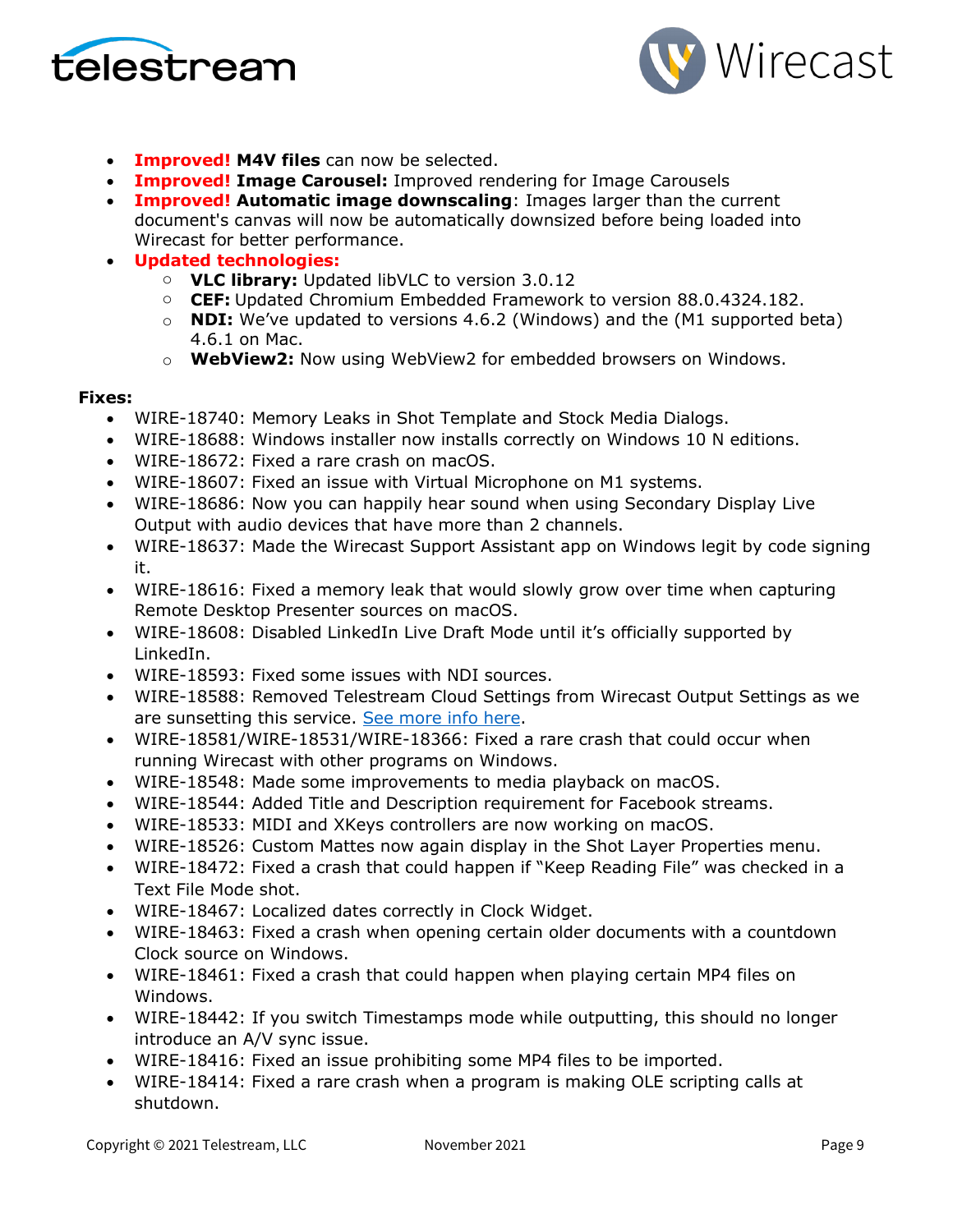



- WIRE-18400: Fixed an issue with the Wirecast installer on Windows silently failing if Wirecast is running in the background.
- WIRE-18395: Fixed Clock Widget crashing if reset button is clicked in countdown mode when an invalid time format is specified.
- WIRE-18389: Now the Clock Widget won't annoyingly show you an alert message twice when an invalid time format is specified. You'll be alerted once. So pay attention.
- WIRE-18349: We no longer will allow installation of Wirecast on Windows 10 versions less than 1809. Please update Windows.
- WIRE-18324: We made it easier to save a Shot ISO Filename value by clicking OK.
- WIRE-18303: Fixed a Rendezvous conundrum where guests wouldn't actually leave a session if they disconnected while the host was ending the session. (There's probably a joke here about guests overstaying their welcome...)
- WIRE-18295: We now disable ONVIF devices by default. This can be enabled in the Preferences->Advanced section.
- WIRE-18289: Fixed an issue where some saved documents (specifically with long audio asset names) couldn't be reopened.
- WIRE-18287/WIRE-18286: Removed CEF and activated WebView2 for embedded OAuth browsers in Output Settings.
- WIRE-18260: Now your Output Settings will not be overwritten when you delete another Output destination.
- WIRE-18211: Fixed a minor issue where long shot/source names would cause the Add Source dialog box to expand.
- WIRE-18203: Fixed a Typo in the install Telestream Audio Capture alert dialog. Nothing to see here.
- WIRE-18197: Fixed privileges for LinkedIn Live Now it only retrieves company pages for which you are an admin.
- WIRE-18126: Fixed some strange behavior with Image Carousels when you set a long transition time.
- WIRE-17917: Automatically downscale images larger than the maximum canvas size to avoid crashing when the image is larger than the maximum Metal Texture dimensions on macOS.
- WIRE-17607: Fixed an issue where certain images wouldn't display in the Image Carousel.
- WIRE-16688: Fixed an issue where Live Audio would not play after loading documents set to show Preview only.
- WIRE-13900/WIRE-13613: Fixed an issue where Multiviewer would not discretely output to certain HDTV displays when they were the exact same model.

### **KNOWN ISSUES**

- WIRE-18573: Mainconcept H.264 encoder is not supported on M1 systems.
- WIRE-18572: Unicast and Multicast Outputs are not supported on M1 systems.
- WIRE-18517: Starting an x264 encoder crashes Wirecast when running in Rosetta. We've decided not to support Rosetta mode.
- WIRE-18496: Legacy Text source has been removed. This means that certain Legacy Text properties that are not compatible with the new Text Widget won't be available.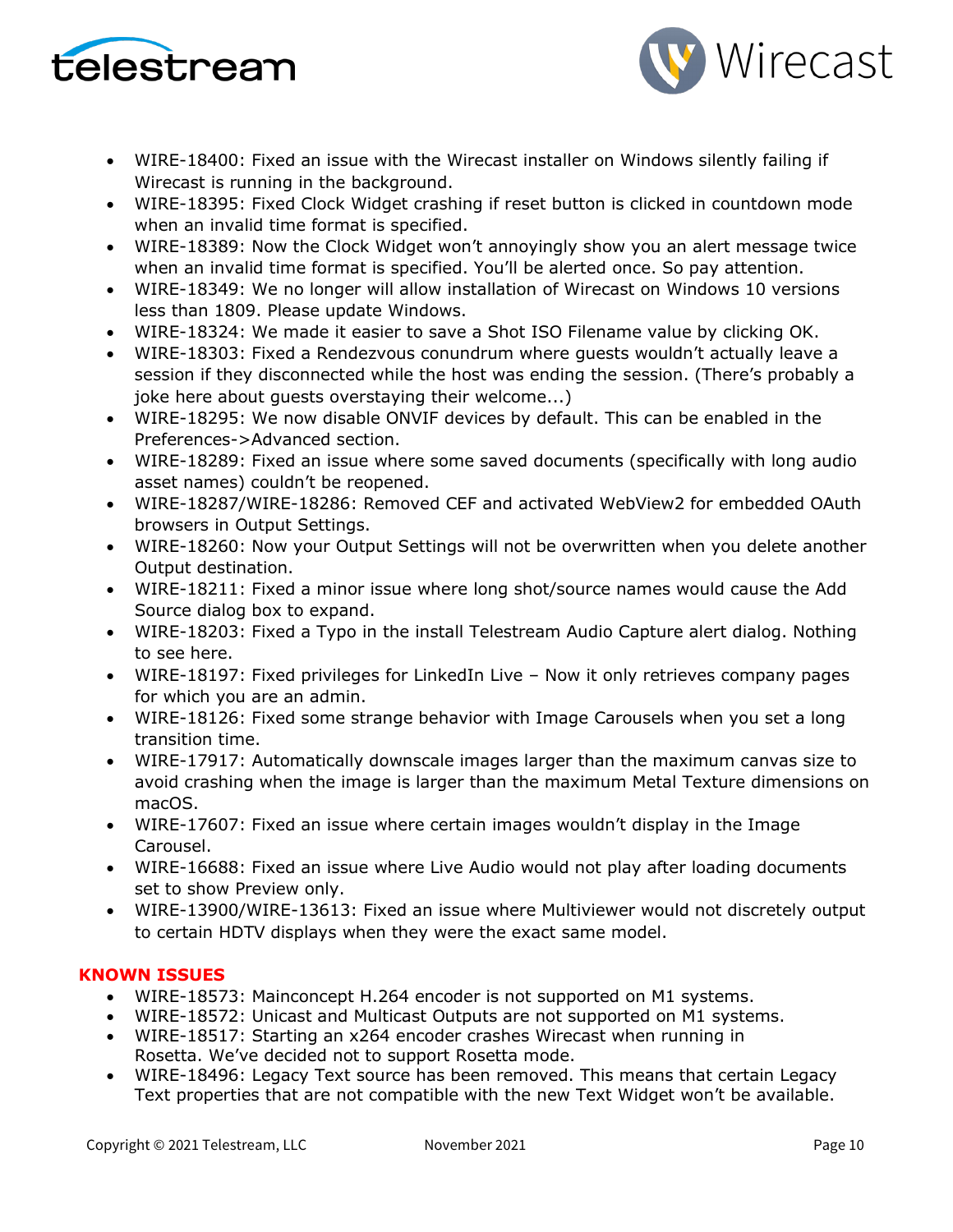



# **Wirecast 14.1.2 (Mac only)**

#### **Fixes:**

- WIRE-18339: Fixed a rare crash on macOS that could appear more frequently when there were many Screen Captures and/or System Devices in the document.
- WIRE-17996: XKeys Controller now works with macOS Big Sur.

# **Wirecast 14.1.1**

#### **Fixes:**

- WIRE-18445 / WIRE-18444 /18397: Fixed several issues with YouTube encoder presets not behaving. (Please Note: if you encounter any issues with the YouTube output destination, please report that to our support team, and if needed, a workaround is to use the RTMP destination to your YouTube account.)
- WIRE-18420: Fixed an issue where some people couldn't create Facebook Events on their accounts.
- WIRE-18404: Chroma Key now works again on macOS Mojave.

# **Wirecast 14.1**

Wirecast 14.1 incorporates new features that will enable new workflows and improve your existing ones. Here's a quick rundown of some of the new features and important improvements and fixes in version 14.1.

- **New! Rendezvous back-channel chat**: Enables behind-the-scenes messaging between hosts/guests.
- **New! Shot ISO (Pro-only)**: You can now independently record any shot in your document, including Rendezvous shots, audio-only shots or any user-generated shots. Great for NLE workflows.
- **New! SRT output**: Support for Secure Reliable Transport (SRT) output via Caller method. Supports x264 and Apple H.264 encoding methods. SRT is an open-source video transport protocol that enables the delivery of high-quality and secure, low-latency video across the public Internet. [http://www.srtalliance.org](http://www.srtalliance.org/)
- **Improved! Mac Audio capture plugin**: Restored the ability to bring into Wirecast any audio any running apps are producing on your Mac
- **New! ProRes encoding on Windows**: Great for NLE workflows, now available for Windows, for both ISO recording and record to disk.
- **New! Canvas preference page**: Time-saving default for document canvas size, video frame rate, and snapping settings.
- **Improved! Media playback improvements**: Performance and efficiency improvements for playback of PNG animations.
- **Improved! Rendezvous connection improvements**: Better reconnection if your Rendezvous guests somehow get disconnected.
- **Updated! Blackmagic SDK**: Adds new resolution options and also fixes some issues when capturing certain resolutions.
- **Fixed! Audio distortion with Blackmagic output**: Fixed an issue where some audio could become distorted on output with Blackmagic devices.

Copyright © 2021 Telestream, LLC Movember 2021 1997 1998 11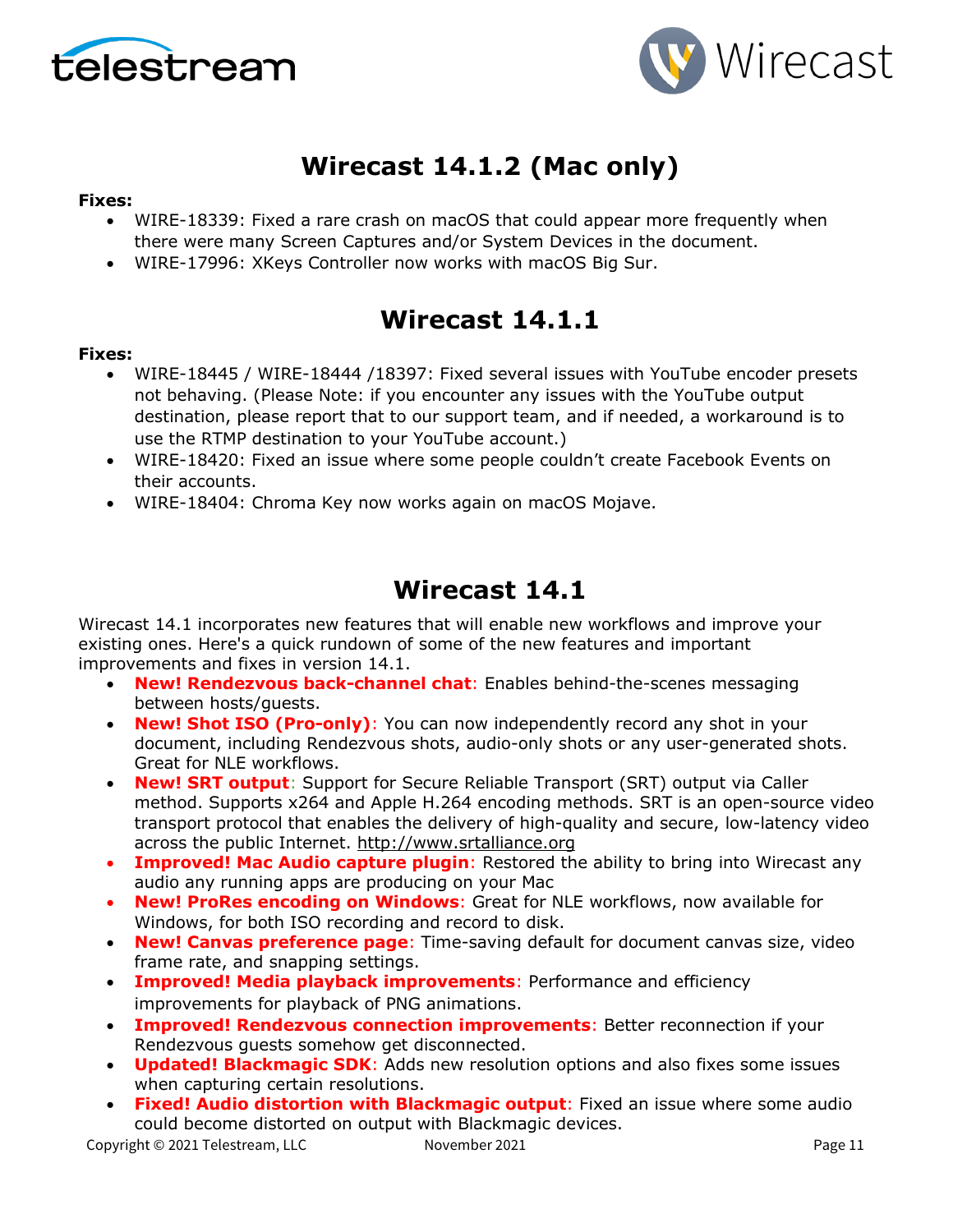



• Plus, lots of other bug fixes and improvements!

### **Full Release Notes**

#### **New & Improved:**

- WIRE-18344: Added US-centric date formats to Clock Widget.
- WIRE-18168: Removed Facebook Live with User Code Destination. Facebook has deprecated this functionality.
- WIRE-18064: Added a new dynamic destination for Castr.
- WIRE-18021: New and improved System Audio Capture on Mac works on T2 chip Macs and on macOS Big Sur. Better performance, more reliable, delicious on toast.
- WIRE-18004: Treat yourself, once again, to cropping by percentage. (And for those of you who liked cropping by pixels, we got you covered).
- WIRE-18000: You can now happily hide your cursor when screen capturing on Windows.
- WIRE-17998: ISO recording doesn't have to be hard, but we tried to make it easier by adding better error messaging for common ISO recording problems.
- WIRE-17966: Major improvement to ISO recording. Now you can ISO Record SHOTS! (Think Rendezvous shots, Wirecast Go shots, audio only shots…). To nerd out on this, read our little companion [novel here.](https://www.telestream.net/download-files/wirecast/14-1/ISO-Recording-Changes.pdf)
- WIRE-17952/WIRE-17898: In some cases, devices don't provide accurate time stamps. This can cause A/V sync issues. We now expose an option in System Device Properties to use timestamps "Provided by source" or "Generated by Wirecast". [More info here.](http://telestream.force.com/kb/articles/Knowledge_Article/Wirecast-Timestamps-Option/)
- WIRE-17901: Updated the look of the Rendezvous Session window to make it match the Rendezvous Dashboard.
- WIRE-17875/ WIRE-17220: Made improvements to auto-reconnect Rendezvous. Previously, if the connection to Rendezvous was cut-off for any reason (e.g. unplugging ethernet cable, switching WiFi connections, network failure, etc.), the video displays for your Rendezvous guests would freeze and not restore themselves even after whatever caused the network failure was fixed. Now we will try to reconnect 8 times. When the reconnection process begins, a progress wheel widget is displayed in the bottom right next to the 'Disconnect' button. If reconnection fails, you are automatically disconnected from the session and given an error message.
- WIRE-17810/WIRE-17404/WIRE-13505: New! Added the ability to output via Secure Reliable Transport (SRT). Read more about SRT: [http://www.srtalliance.org.](http://www.srtalliance.org/)
- WIRE-17636: We jazzed up and improved our Clock Widget, because 2020 seems like a really good time for some self-improvement and decluttering.
- WIRE-17745/ WIRE-14963: If you check out Preferences, you may just notice a new option called "Canvas". Yep, now you can set a whole bunch of default settings for your broadcast canvas.
- WIRE-17660: Ooh, shiny new update for our Blackmagic SDK to version 11.6.0, adding support for capture and output of more video formats. Note, this will require an update to the Blackmagic drivers- but don't worry, we'll display a warning in the user log if you need to update your drivers.
- WIRE-17573: Now, you can schedule your LinkedIn Live video on your Page or profile in advance.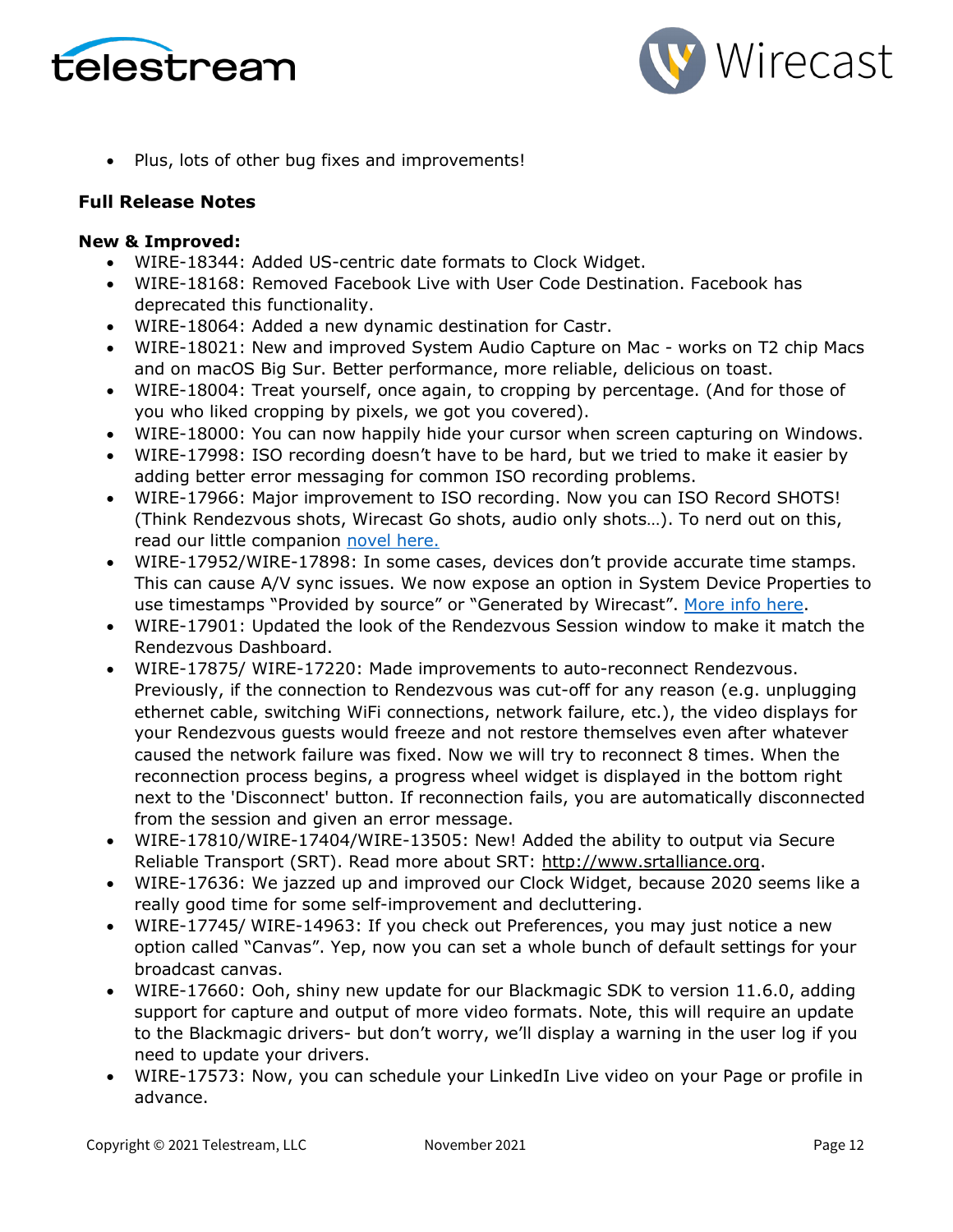



- WIRE-17442: We now show ISO recording errors in the app Notifications window instead of rudely interrupting your workflow with a modal dialog box.
- WIRE-17082: Improved the performance of 4K webcams.
- WIRE-16861/WIRE-16704: We now enable ProRes recording on Windows (for regular recording and ISO recording).
- WIRE-14425: Added a field to specify how frequently you want to update your RSS feed in the Text Widget. Minimum value is 5 seconds.
- WIRE-14052: A default Replay speed can now be set at 0.25x, 0.5x, 1x, or 2x.
- WIRE-13977: With our updated Shot ISO recording feature, you can now map a single audio source to multiple video tracks (shots).
- WIRE-13636: Increased the maximum video delay value to 10 seconds.
- WIRE-13575: New Rendezvous Chat feature. Now you can message instantly with your Rendezvous guests, right within the app. Confirm they're ready, tell all the guests you're going off script, or let someone know they have spinach in their teeth.

- WIRE-18364: In a continued effort to banish 2020 from our memories, we updated our About box to display 2005-2021.
- WIRE-18343: Fixed an issue where the Clock Widget's time display could go out of sync with real time when the computer went to sleep.
- WIRE-18342: Our Live Icon thumbnails were not updating when showing a Clock. They do now.
- WIRE-18330: Fixed an issue where StreamDeck Multi Shot by Name wasn't working on Windows. This update will be distributed via the Stream Deck Plugin.
- WIRE-18311: Added a note to in-app Cloud Settings page that the service will end March 15<sup>th</sup>, 2021. On that note, please be aware: Wirecast Restream and Wirecast Live Captioning features are being phased out. The last date to renew a subscription will be March 15, 2021. [Learn more](http://www.telestream.net/telestream-support/wire-cast/faq.htm?kbURL=http://telestream.force.com/kb/articles/Knowledge_Article/Wirecast-Web-Services-Restream-Closed-Caption-Announcement)
- WIRE-18302: Now it's no longer possible to input 0 for size in the Shot Layer Properties size box when Locked Aspect Ratio is enabled.
- WIRE-18296: We wrangled the Cross Dissolve transition to once again fade audio instead of cutting it.
- WIRE-18291: Squashed a crash that could occur when attempting to stream to SRT after deleting another configured output.
- WIRE-18283: Fixed Shot Layer Drop Shadows on the Clock Widget.
- WIRE-18272: Multiviewer was only displaying on the primary monitor when running Wirecast through the Rosetta emulator on macOS M1 machines. It now happily will display on other monitors.
- WIRE-18262: Fixed a doozy where Blackmagic Output could stop sending audio if seeking or switching shots on certain media files (especially if they are long GOP format. Note: don't use those when you can avoid it!).
- WIRE-18208: Removed "Record Additional Audio channels" checkbox from Shot ISO recording UI.
- WIRE-18207/WIRE-17960: Wirecast now will not obstinately ignore your mouse clicks on Windows, which you could have experienced if you removed a layer via the Shot Layers right-click context menu.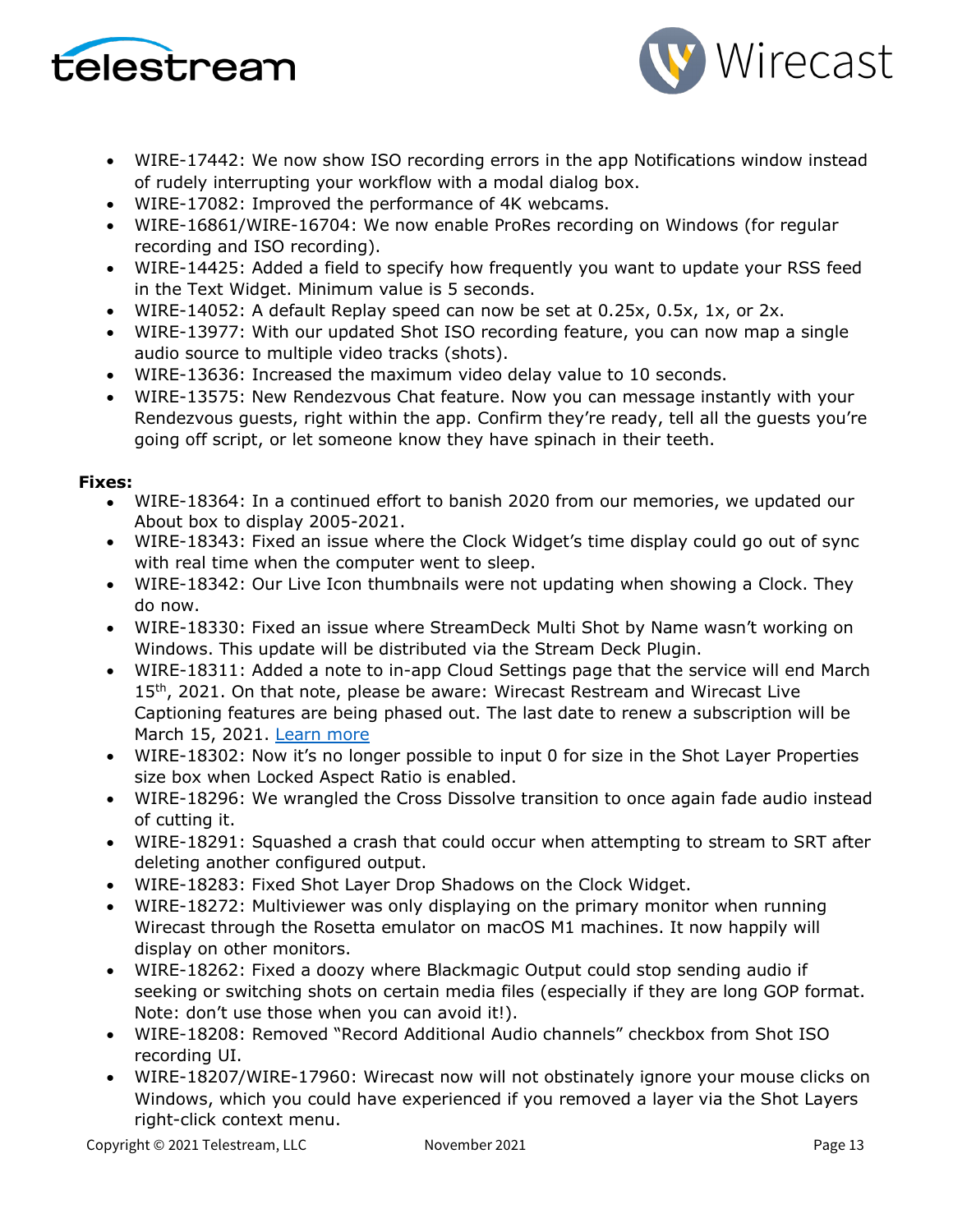



- WIRE-18153: Fixed an issue where the Main Shot Display on Windows briefly stretched or squished when you zoomed layer height.
- WIRE-18149/WIRE-18048: Increased size of the Vimeo authentication window on Windows, which is helpful when you actually want to see it.
- WIRE-18146: Users will now see a warning message if they open Wirecast when GPU Tweak II is active in the On-Screen Display (OSD). Best to not use that with Wirecast. Trust us.
- WIRE-18133: Audio increases in volume momentarily when using certain transitions.
- WIRE-18115: Removed an erroneous warning message when you opened a Wirecast document from Windows Explorer if you already had another document open.
- WIRE-18104: Crash on exit with certain Thunderbolt 3 PCI-e adapters with certain Blackmagic capture cards on macOS.
- WIRE-18093: Order of operations change for streaming to LinkedIn Live: we'll check if live video is available, then create a post (instead of creating a post and then checking for the live video).
- WIRE-18077: Reverted a previous performance improvement with H.264 files on Windows due to the change causing playback problems with other certain media files.
- WIRE-18075: Did you know there was something wrong with opacity setting for Solid color on macOS? No? Oh. Then there wasn't. See, everything is fine.
- WIRE-18070: Fixed a crash that could occur on macOS when changing shot templates.
- WIRE-18065: Fixed an issue where opening context menus would cause the Multiviewer to drop frames on Windows.
- WIRE-18052/ WIRE-18051/ WIRE-18050: Simplified the Output Settings for Facebook, Twitch and Vimeo by removing a Sign-Up link that was so small you could barely see it anyway.
- WIRE-18044: When a YouTube Event is selected, we now try to select a preset matching the event's stream frame rate and resolution.
- WIRE-18022: If you change your canvas size and try to quit, we will now stop you and ask if you want to save that change. Just trying to make things easier for you.
- WIRE-18015/ WIRE-17776: You may have heard, we updated our Clock widget and happily, all the typeface settings now work. Unless it's Chalkboard. No one should be using Chalkboard font.
- WIRE-18013: Now when you transition a shot with the De-Ess filter enabled, you won't hear a popping noise – causing you to run to the microwave to check your popcorn before it burns.
- WIRE-18010: If you try to record an ISO recording to a folder that doesn't exist, we will now warn you politely, instead of giving you the finger and silently refusing to record.
- WIRE-17997/WIRE-16967: Fixed an assertion failure when playing specific media files.
- WIRE-17981: Fixed a bug that caused a deleted document to hang around defiantly in your Welcome Window.
- WIRE-17968: Creating a new Rendezvous session after trying to reconnect to an expired one now works.
- WIRE-17962: We now add a helpful, nicely worded error message to the Notification window if you try to do a Screen Capture on macOS if Wirecast hasn't been given Screen Recording permissions.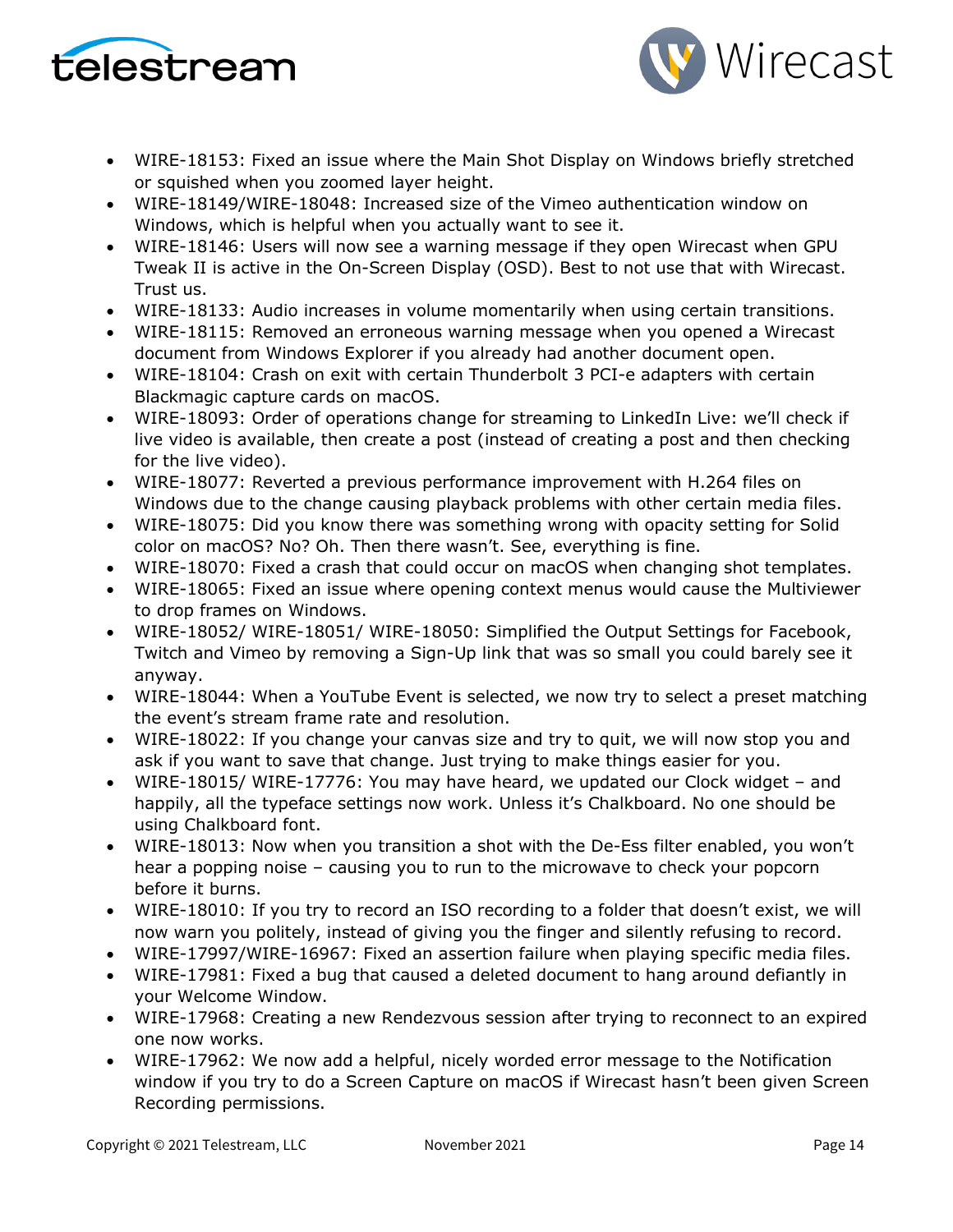



- WIRE-17959: We removed 'Show Facebook Post' link from our Facebook Destination Scheduled Events since Facebook has removed this functionality.
- WIRE-17948/WIRE-17760/WIRE-17620/WIRE-17481: Fixed a crash that could happen when adding a Blackmagic source that is capturing certain resolutions.
- WIRE-17928: Fixed an issue with certain RSS feeds not displaying correctly.
- WIRE-17912: If you uncheck Twitter in Output Settings, we will no longer illogically require you to log into your Twitter account before you can stream.
- WIRE-17906: The zoom on your Main Shot Display layers will now be saved when you close and reopen your document.
- WIRE-17897: We updated to the latest version of NDI HX2 which fixed a bug in HX2 decoding causing some HX2 video to not appear on older Macs.
- WIRE-17896: Removed the end date fields from YouTube Event dialog.
- WIRE-17847/WIRE-18109: Now your settings are maintained when you copy and paste a source from one shot to another
- WIRE-17813: We thank you for your patience. Wirecast sometimes took a long time to open if you had recent documents with Titler Live sources. Once you open and save your document, you'll see that's fixed. (You'll need to open any recent Wirecast Documents that appear in your Welcome Window, and save them to stop experiencing slow loading.)
- WIRE-17737: Fixed an annoying issue where audio would become distorted when outputting via in Blackmagic output.
- WIRE-17682: If your RTMP output fails, we now perform a little check to see if perhaps your firewall or antivirus is blocking your ability to stream, and we'll quietly let you know.
- WIRE-17589: Fixed a link in an ISO-related error message that led you into a dark alley and left you there to figure out what happened and to fend for yourself.
- WIRE-17575: Fixed a rare crash on macOS that could occur at quit, when the Teradek Streamreader plugin was installed.
- WIRE-17470: We squashed a bug where playing certain media files could cause an indefinite hang on older Macs.
- WIRE-17259: Improved error messaging when attempting to connect to a source with dimensions greater than 8000 pixels. 8k is our limit.
- WIRE-17052: Fixed some of our output statistics, which weren't reflecting accurate statistics. Awkward!
- WIRE-17008: Improved performance of animated PNG media files, which could cause high CPU usage on playback.
- WIRE-16226: Fixed issues where YouTube outputs would get confused if you had several users or outputs.
- WIRE-15370: Fixed playback issues with specific media files with AAC audio. Basically, the software equivalent of when your mechanic puts in a new air filter and you have to take their word for it
- WIRE-15161: Updated our Dynamic Destination Documentation to include hardware encoders.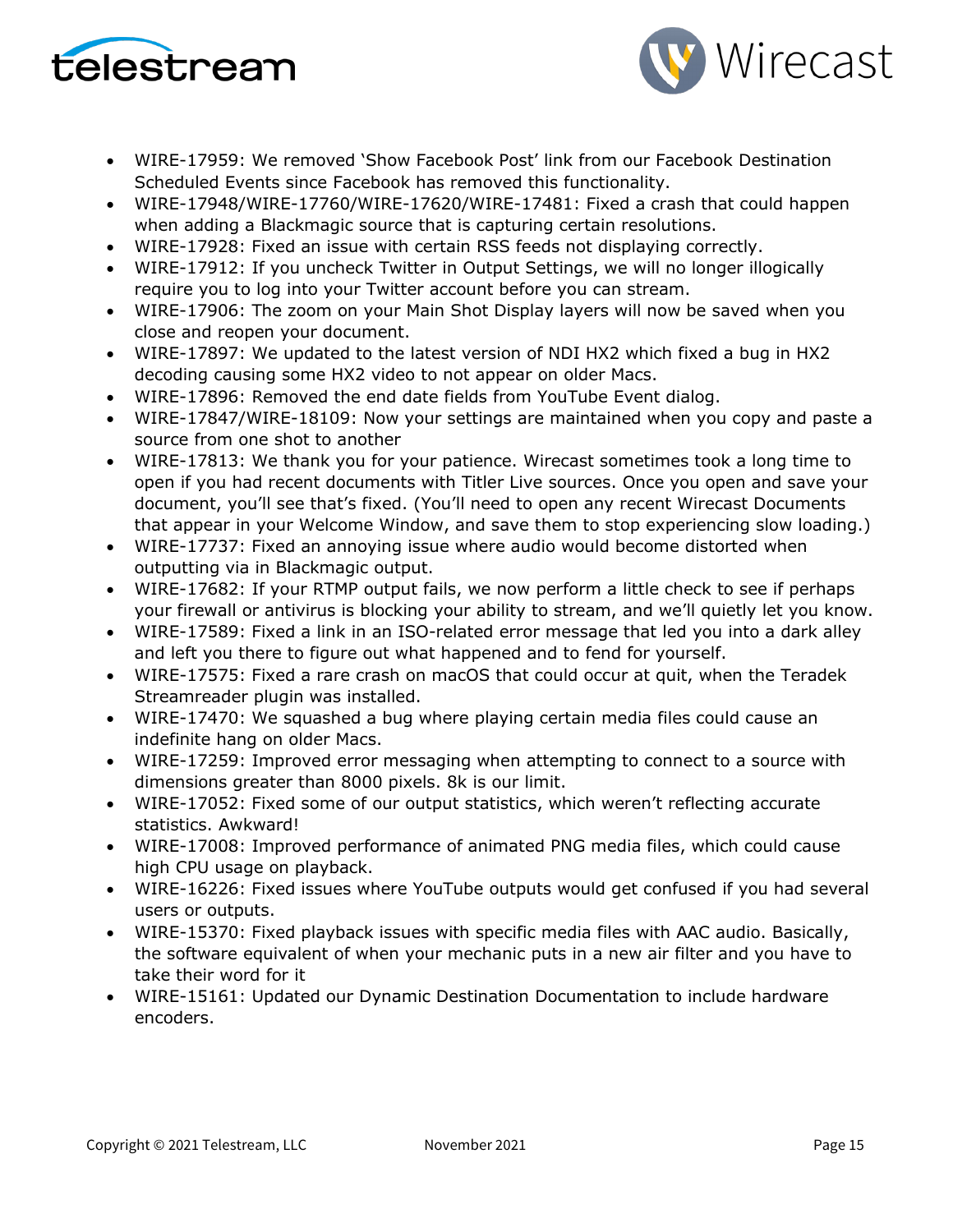



# **Wirecast 14.0.4**

### **Fixes:**

• WIRE-18071: One more YouTube fix: We enabled Wirecast to use a previous YouTube stream key when creating events.

# **Wirecast 14.0.3**

### **Fixes:**

- WIRE-18045: Updated the Lumens PTZ Profile, which may have the happy consequence that some Sony cameras will now work with this profile.
- WIRE-18030: We now limit the Multiviewer render frame rate to the canvas frame rate, which should reduce the amount of background processing going on. Previously this would always render at 60Hz.
- WIRE-18028: We removed the Stream Now event for YouTube Destination, since YouTube has removed this option.
- WIRE-18027: Fixed a Backenderror when creating a YouTube Event. No one wants a backenderror.
- WIRE-17990: Fixed a crash that could occur if you edited a YouTube Scheduled Event and that Event mysteriously returned a start date of 1/1/1970.
- WIRE-17955/WIRE-17941: Text Scrolling now works when OS is set to any language other than English.
- WIRE-17934: We re-enable Global Keyboard Shortcuts on macOS Big Sur. If you were following closely, we disabled them on Catalina because they caused a crash. Big Sur doesn't have that issue.
- WIRE-17913: RTMP output stream field can now be empty, and you can write your own stream name into the field.

### **KNOWN ISSUES**

- NOTE: XKeys Controller does not currently work on macOS Big Sur. If you plan to use XKeys with Wirecast, we advise you to stay on macOS Catalina or Mojave.
- NOTE: As part of the fix for WIRE-17286, on BlackMagic devices, we now identify them via hardware ID instead of enumeration order. The fallout is that if you have a document that once referred to one piece of hardware it may fail to initially reference a different piece of hardware. The workaround is to use the asset manager to replace the references to the new hardware. Once done, that document should save your new sources as expected.

# **Wirecast 14.0.2**

This was a non-public release specific to Wirecast Gear.

# **Wirecast 14.0.1 (Mac only)**

#### **Fixes:**

• WIRE-17908: Fixed rare crash when stopping an RTMP output on macOS

Copyright © 2021 Telestream, LLC Movember 2021 November 2021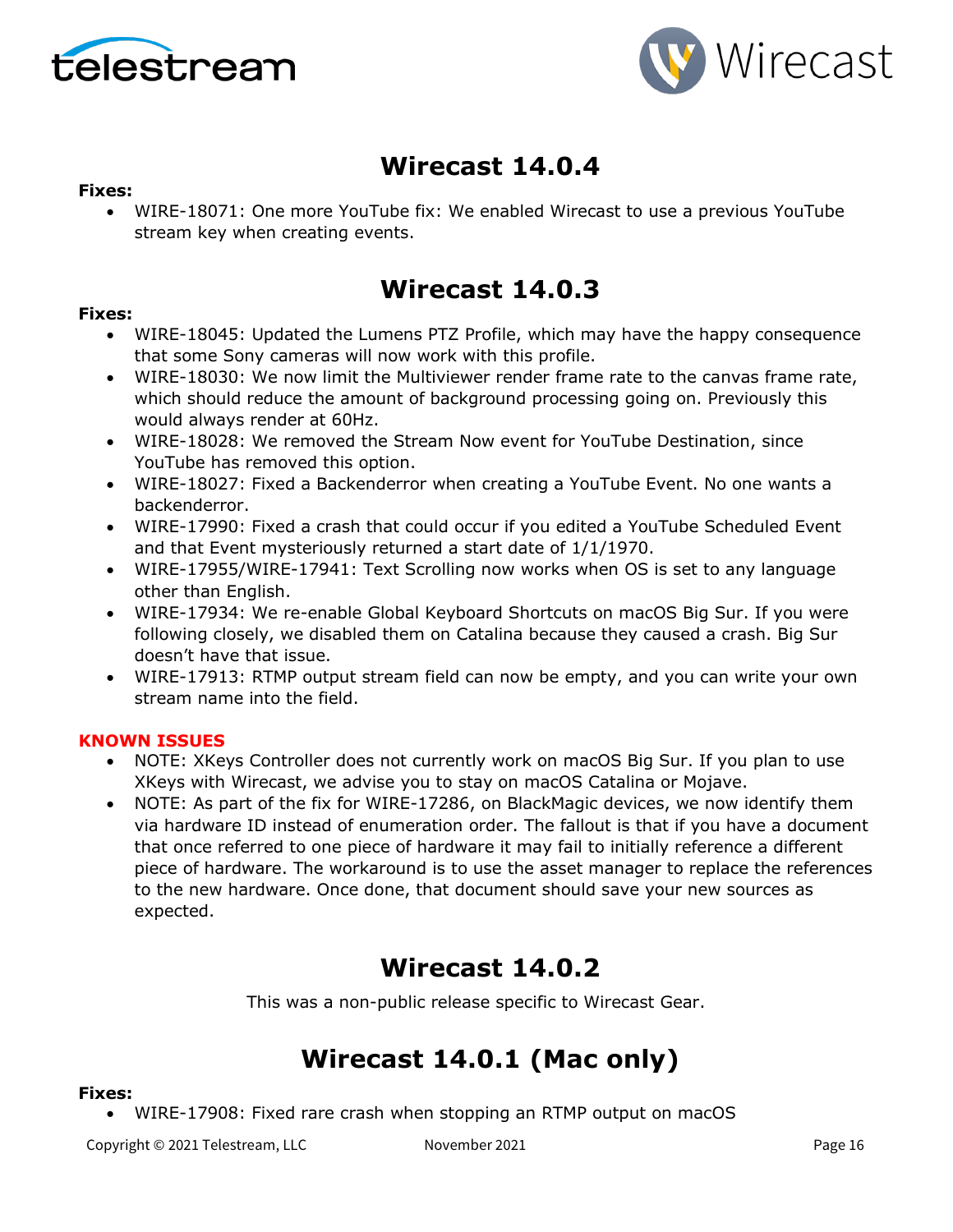



# **Wirecast 14.0**

### **New & Improved:**

- WIRE-17882: Added an option on Wirecast Gear licenses to disable audio capture from the capture cards.
- WIRE-17852/ WIRE-17835: Added a lock button to link the new width and height size fields in the Video Properties tab.
- WIRE-17730: Updated Wirecast Gear 300 and 400 series capture cards drivers and SDK to version 190.1.
- WIRE-17825: Brightened the display of Stream/Record/ISO Times.
- WIRE-17705: Removed a superfluous error message.
- WIRE-17704: Implemented a new way to scale your sources using a handy Jog Wheel widget.
- WIRE-17674: Add a visual example to the documentation of the Countdown Clock Display Gear icon menu.
- WIRE-17666: Removed Auto-Canvas option as it was confusing and no longer serving a useful purpose. New documents will default to 720p. Older documents will be set at their actual canvas size, and you'll get a warning if your output resolutions don't match your canvas size.
- WIRE-17628: We updated some code to make our capture card inputs more efficient for Wirecast Gear 300 and 400 series.
- WIRE-17617: Updated the highlight color for Windows buttons to be less obnoxious than the bright green.
- WIRE-17610: Clarified a bit of wording on Chromakey Properties.
- WIRE-17594: Added support for Snap Camera.
- WIRE-17586: Improved the design of the NDI GPU encoding toggle button to make it clearer which was off, and which was on.
- WIRE-17585: Added a checkbox option in Advanced Preferences to allow you to reconnect live shots automatically if they get disconnected. Defaults to checked.
- WIRE-17577: Implemented a system of fixed latency for selecting the video & audio frames to render for each source. As part of this, we added a new text field to the Advanced section of the Preferences that will let you specify the Global Input Latency Wirecast should use. Lower latency means more possibility of audio blips; longer latency means more delay before video & audio are shown.
- WIRE-17556: We added an option to disconnect all peers when ending a Rendezvous session
- WIRE-17533: Added the ability to set a LinkedIn Live event to "Public" or "Private".
- WIRE-17467: Added a font face pop up to more accurately select font variations.
- WIRE-17451: Updated the term "Audio Interface" to the more descriptive "Audio Playback" for clarity.
- WIRE-17432: Now we allow you to create a custom encoder when outputting to Facebook Live.
- WIRE-17325: Added a tooltip to help explain the Facebook Optimize Connection button.
- WIRE-17318: We no longer notify you when a new update comes out if your OS is not supported.
- WIRE-17317/WIRE-17238: Updated the button placement in the Rendezvous dashboard to prevent you from unintentionally starting a new session when you meant to connect to a previous session.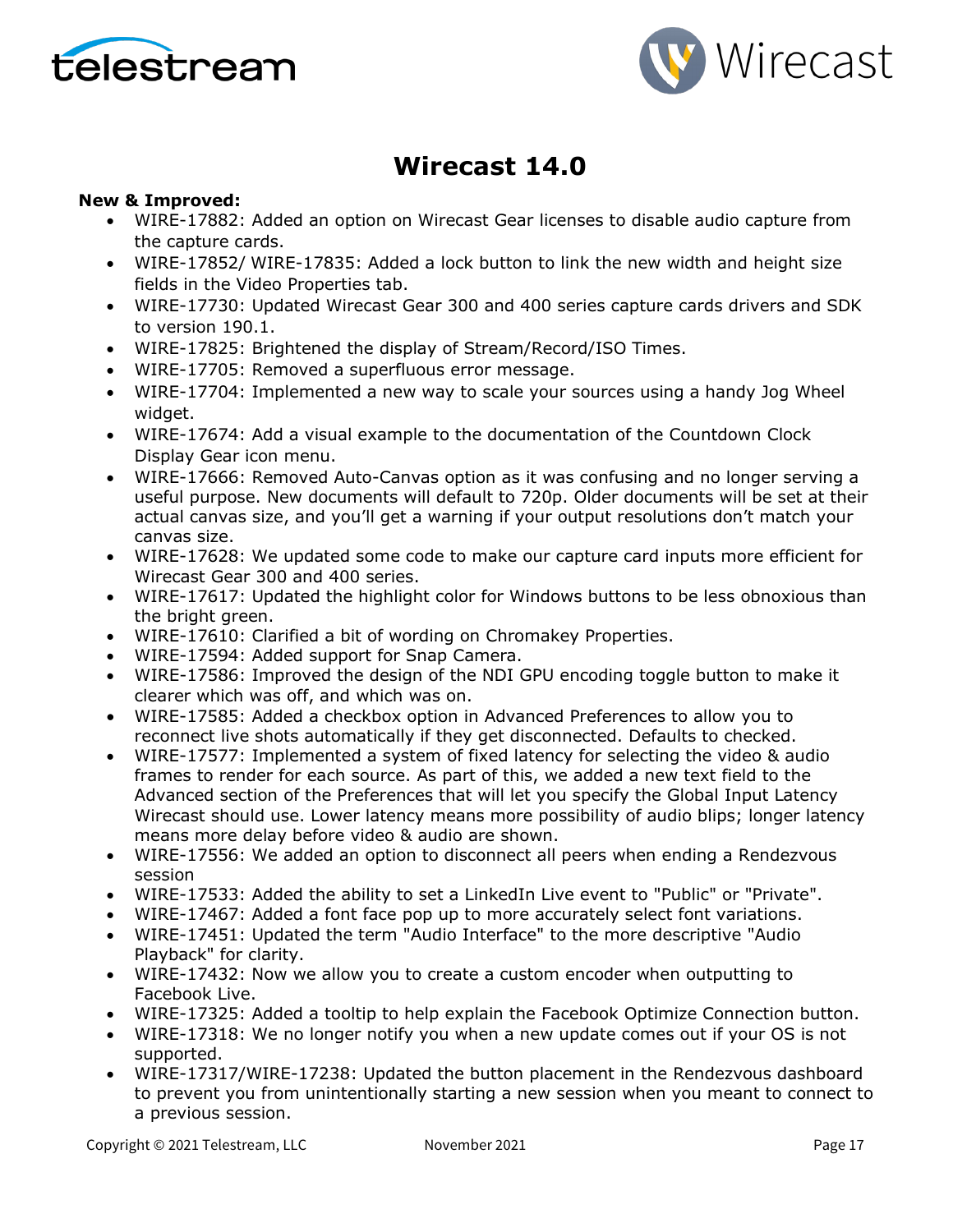



- WIRE-17313: Made a minor update to the Vimeo Output API.
- WIRE-17277: Enabled GPU decoding for NDI sources.
- WIRE-17260/WIRE-16693: Updated our Solid Color overlay functionality with a fancy new GPU-accelerated one.
- WIRE-17229: Gave a minor makeover to our "Add Source" Window layout.
- WIRE-17197: Implemented a number of changes to improve the reconnection behavior of Wirecast Go when used as a source.
- WIRE-17190: Smoothed out audio from sources when connecting and disconnecting.
- WIRE-17077: Updated to NDI SDK 4.5.
- WIRE-17019: Wirecast now opens at the size of the screen instead of at a certain size in the top left corner of the screen
- WIRE-16972: Made some under-the-hood improvements to the Audio Mixer, which should result in an improved efficiency and reduced CPU load.
- WIRE-16933: Upgraded our Webstream plugin (libVLC) to version 3.0.8.
- WIRE-16930/ WIRE-16734/ WIRE-6613 /WIRE-14: Introducing Chroma Key v2: Added new features to our Chroma Key to enable more accurate keying, including spill suppression, edge coloring, clipping ranges and more.
- WIRE-16929: Introducing Color Key: Added a new Color Key feature which keys using colors in the RGB space. Useful for images (logos) that have non-black and non-white backgrounds.
- WIRE-16928: Introducing Luma Key: Added a new Luma Key feature which sets the image alpha based on the intensity  $(y)$  value, ignoring the color (U and V) values. This is useful if you have a logo with a white or black background you wish to remove.
- WIRE-16925/WIRE-12741/WIRE-16650: Rebuilt our Mulitviewer, and in the process, added some cool new audio meters.
- WIRE-16847: Implemented a menu & menu items under the 'Switch' menu that restores the toggle functionality of Layers in the Main Shot Display area.
- WIRE-16783: Rebuilt the Shot Layers User Interface- you'll notice some snappier animations and a subtle new look.
- WIRE-16749: Added support for new "made for Kids" guidelines in YouTube destination.
- WIRE-16739: Improve the Output Statistics for RTMP Destinations.
- WIRE-16732: Changed the way we store/show your document thumbnail, to reduce file size.
- WIRE-16699: Rewrote our text widget to, among other things, improve performance and smoothness of scrolling text.
- WIRE-16663: There is now a 'Delete all' button in the Asset Manager window to remove all missing assets at once.
- WIRE-16648: Switched from the Apple-deprecated OpenGL render engine to Metal on macOS.
- WIRE-16129: Major improvements in the way Wirecast sizes incoming video sources. This, along with the new ways you can resize your videos and bounding boxes, should make it much easier to get your media precisely the size you want it to be.
- WIRE-15995/WIRE-17442: We moved the status bar to the bottom of the main document UI to free up space at the top. It will show System CPU, bitrate, dropped frames, viewer count, Facebook reactions and Telestream Cloud status.
- WIRE-15915: Added the ability to bring in an NDI audio only source.
- WIRE-15584: Added an "Add All" button in Rendezvous to more efficiently add all guests at once.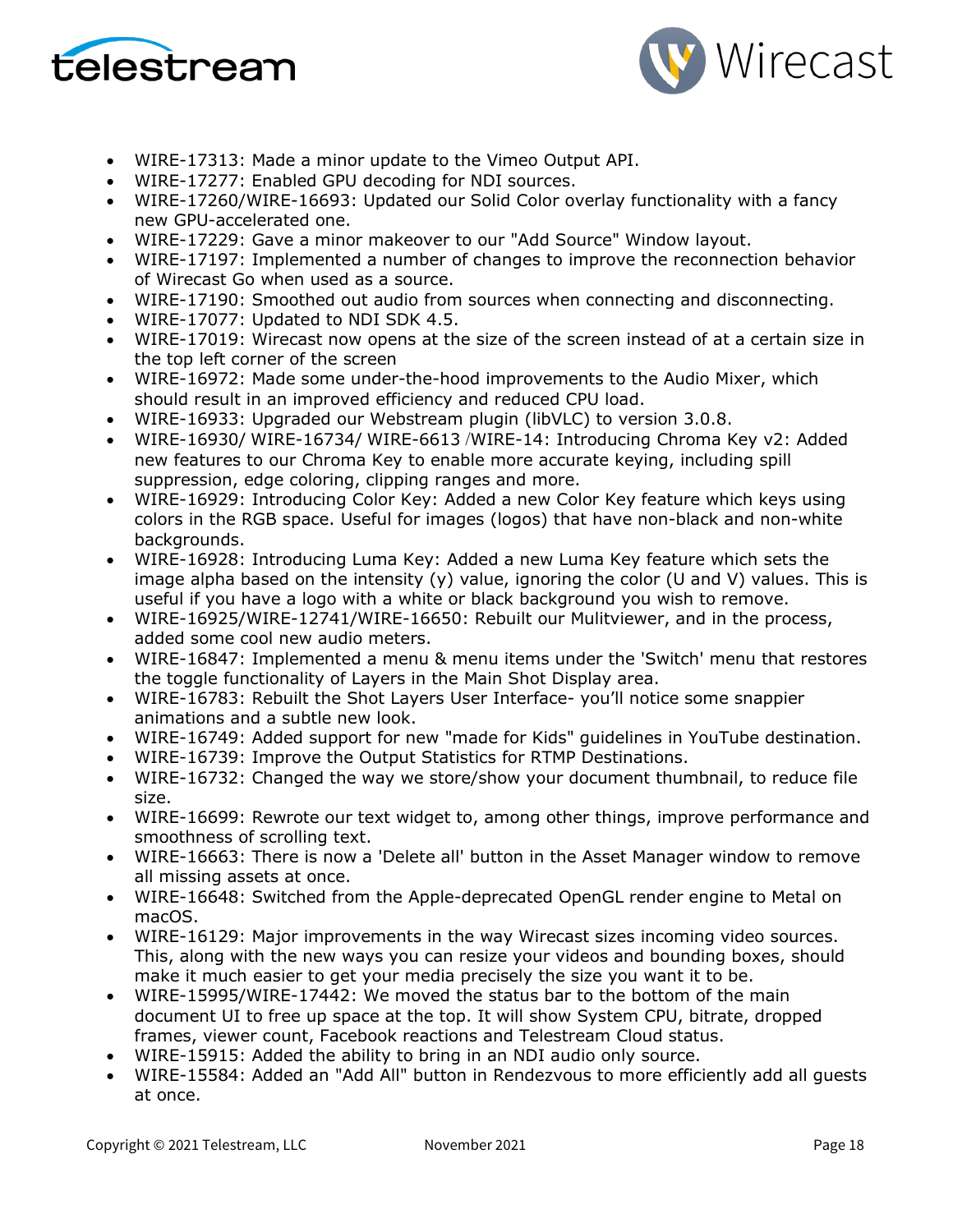



- WIRE-14979: We now allow you to set In and Out points on your Custom (Stinger) transitions.
- WIRE-14072: We added an improvement so that all sources appear and disappear from the source list while the Add Source dialog is showing, so you no longer need to close and reopen the dialog to see updates.
- WIRE-12911: Improved experience when a shot gets disconnected. You now have the option for disconnected shots to be replaced with the red question mark, a transparency, or an image of your choice.

- WIRE-17879: Fixed an issue with drop shadows on Windows.
- WIRE-17869: Fixed a word wrapping issue that could occur when specifying Width/Height on macOS.
- WIRE-17864: Fixed a transition issue on macOS when transitioning media with a drop shadow.
- WIRE-17863: Fixed a very rare crash that could occur when dragging the Edge Color slider in the Chroma Key properties tab.
- WIRE-17862: Dragging shots on the Main Shot display should no longer cause Wirecast to become unresponsive on Windows.
- WIRE-17861: Fixed an issue where clicking "Apply Default" could cause the Chroma Key to stop updating.
- WIRE-17855: Squashed a crash that could occur when adding a Text shot then adding a Title shot.
- WIRE-17854: Fixed a crash on that could happen when you quit Wirecast.
- WIRE-17853: The lock icon on the Shot Layer Properties was inconsistent between macOS and Windows. Not they match.
- WIRE-17881/WIRE-17849: Fixed some missing translations.
- WIRE-17845: We updated our trace log to be more useful to us in diagnosing errors.
- WIRE-17838: The Chroma Key dropper samples were not always aligned with the mouse cursor – now they are.
- WIRE-17833: Fixed a crash on macOS when saving a document if there were unused assets that were created from the Rendezvous Dashboard.
- WIRE-17826: Removed some embarrassing text use for testing only.
- WIRE-17808/ WIRE-17807: Fixed a crash that could happen when dragging JPEG directly onto Shot Layers Tab.
- WIRE-17806: Fixed another crash that could happen when switching between Playlist tab and Main Shot tab with certain legacy documents.
- WIRE-17805: Playlists were missing their thumbnail images we found them and put them back.
- WIRE-17802: Scale-to-Fit button was not doing what it was supposed to do when assets had a crop applied. Now it's behaving.
- WIRE-17796: Removed references in our User Guide to an old feature involving the ability to move between Keynote slides in Wirecast.
- WIRE-17793: We brightened display of timecode for media playback in Live you're welcome Barrie.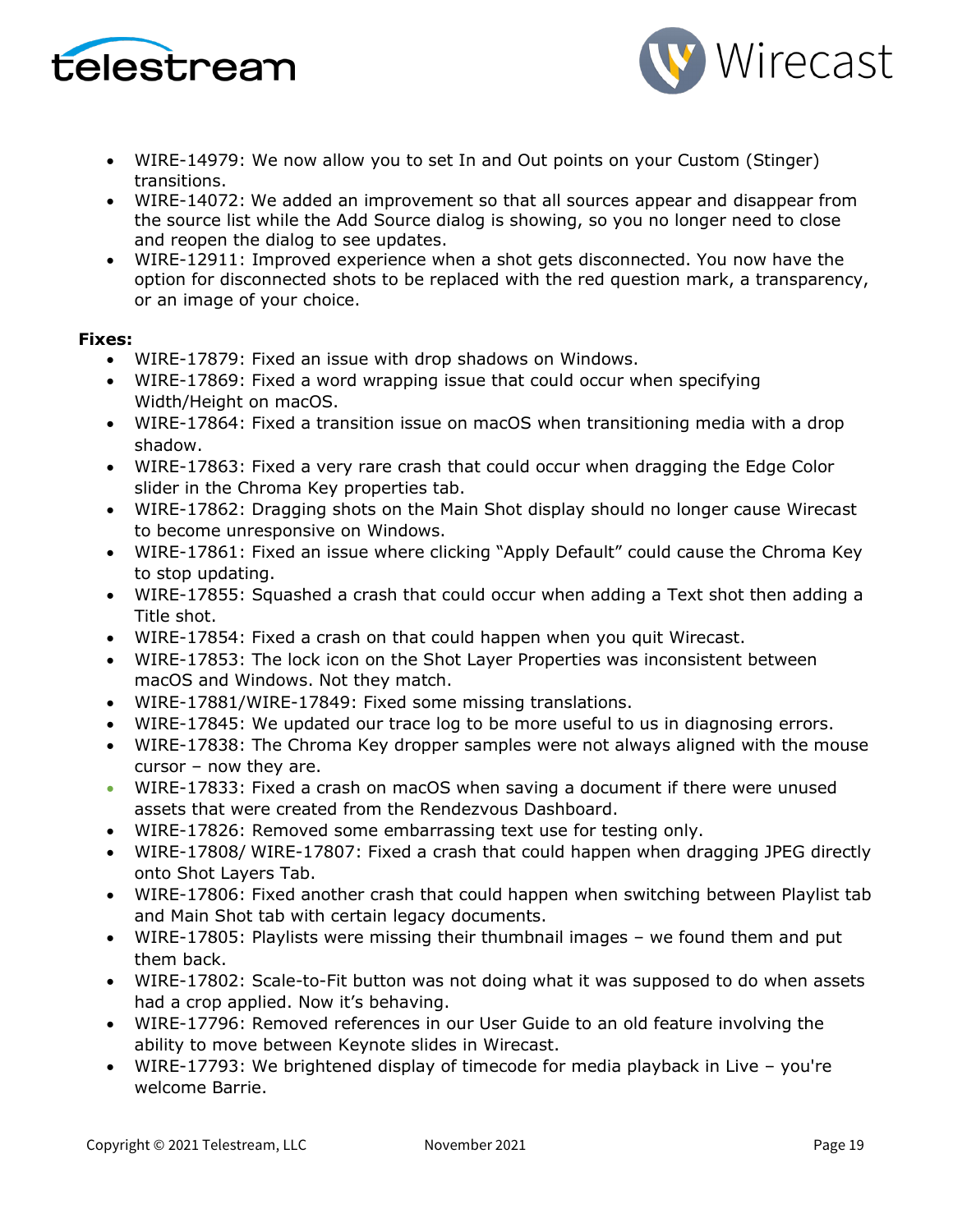



- WIRE-17791: Fixed an error where YouTube accounts with no upcoming events would show "Error retrieving streams from server".
- WIRE-17790: Fixed an issue with our new Chroma/Luma/Color Key where in one Beta version it was making the subject partially transparent.
- WIRE-17783: Loading Wheel no longer appears when transitioning from Clear Layer to any shot on macOS.
- WIRE-17782: Stinger Transitions are now scaled properly in the "Manage Stinger Transitions" menu.
- WIRE-17771: Improved the error message that you'd get if you previewed an event on YouTube, and then went back to Wirecast and tried to enable Auto-Start for that event.
- WIRE-17767: Cut transitions no longer have a one-frame overlap
- WIRE-17749: Fixed an issue that could cause Titler Live sources to disappear if set to auto-live
- WIRE-17746: Fixed a crash on Windows that could happen when importing images
- WIRE-17744: Now you can decorate text with a shadow AND a background
- WIRE-17742: Fixed an issue with text that could potentially corrupt memory.
- WIRE-17739: Fixed a damn memory leak on exit after selecting a layer in Preview
- WIRE-17738: Fixed a crash when switching from Playlists back to the Main Shot Layers
- WIRE-17735: Fixed a flicker in the lower left side of the UI
- WIRE-17734: Another leak fixed also related to clicking on empty preview
- WIRE-17732: Cleaned up our Duplicate Shot Options menu
- WIRE-17721: It was reported that Scale to Fit and Stretch to Fit were not working properly- we revamped that whole area anyway. Be sure to check that out.
- WIRE-17719: The Facetime camera is no longer defaulting to the lowest option
- WIRE-17717: Fixed an indefinite hang that happened when devices were missing
- WIRE-17716: Fixed an issue that could cause the UI to stop responding on Windows after several hours of operation
- WIRE-17715: Translated some text
- WIRE-17713: Text Justify is no longer broken
- WIRE-17111: Scaling-related fix: Rendezvous shots should no longer resize after saving and reopening
- WIRE-17710: We dropped support for macOS 10.13 and added a warning notification that you can't install if you're not on 10.14 or later.
- WIRE-17709: "Smooth" and "Cut" transitions are no longer choppy
- WIRE-17699: We increased the time we attempt to synchronize incoming audio and video sources for ISO recording - in order to handle sync better.
- WIRE-17696: Fixed an issue on Mac where certain transitions would cause all layers to transition instead of just the changed layer
- WIRE-17688: When you add a new output destination, we now don't retain the old data in the new output configuration
- WIRE-17687: Fixed an issue during long streams that cause latency to accumulate for certain Sources
- WIRE-17677: Fixed several small memory leaks on macOS.
- WIRE-17663: Fixed crash that could occur when opening the LinkedIn Login page on certain machines

Copyright © 2021 Telestream, LLC Movember 2021 November 2021 • WIRE-17663: Fixed an issue that caused a crash with the LinkedIn OAuth Login page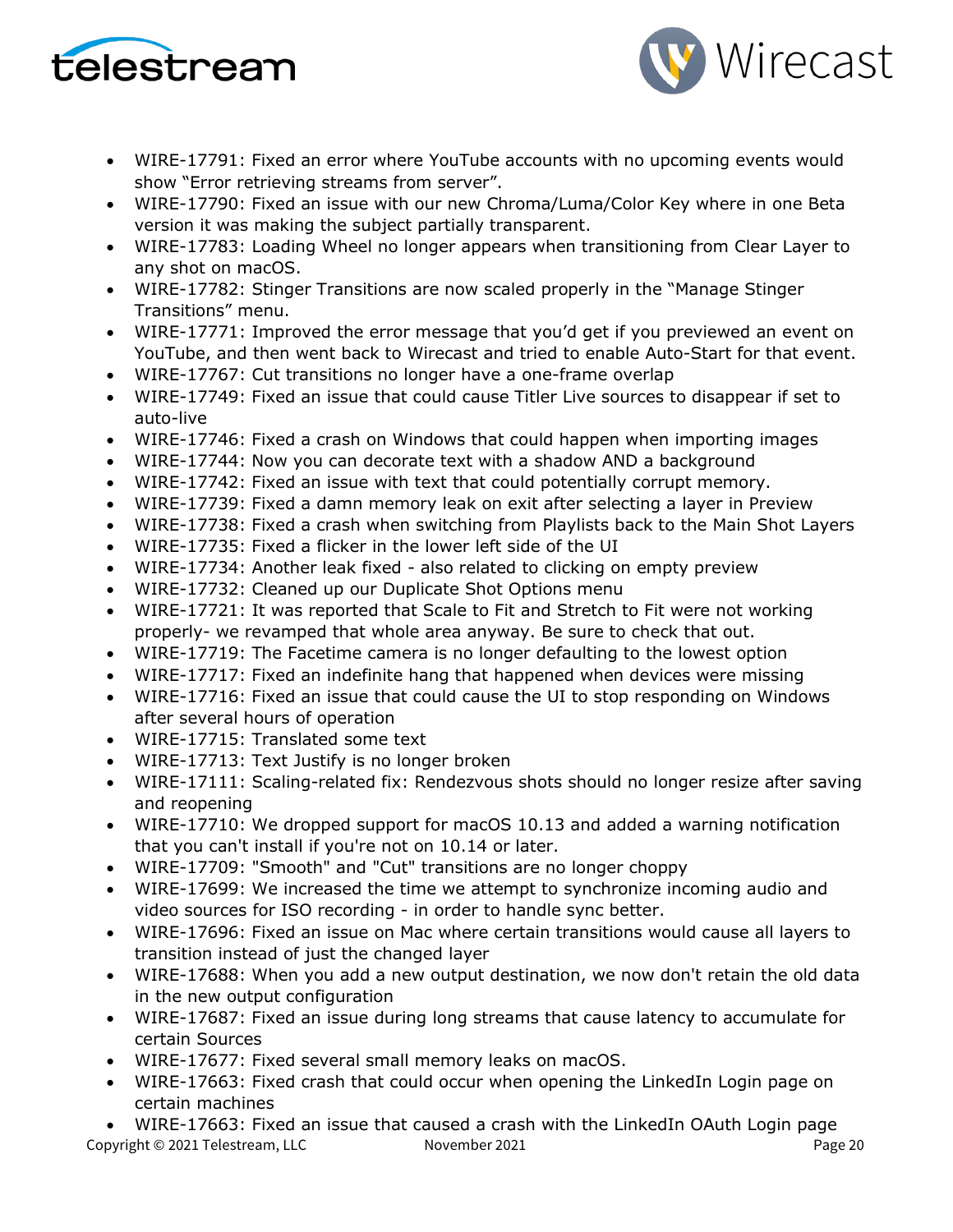



- WIRE-17662: Output Settings sidebar was not updating when the destination was changed. Now it does.
- WIRE-17658/WIRE-17641: Fixed an issue where deleting a Playlist could cause Wirecast to enter a state where Shots could not be selected.
- WIRE-17646: If you set a delay on your Video Shot it will no longer reset itself intermittently.
- WIRE-17643: Fixed a bug where if you selected Configure Monitor and then System Audio Capture your Config Monitor selection would get reverted to your previous selection.
- WIRE-17642: Fixed a crash on Mac that could occur when you had a screen capture source
- WIRE-17640: Removed Syphon Inject from User Guide.
- WIRE-17639: Fixed a bunch of cropping issues including the Control key not working
- WIRE-17633: We've removed Syphon Frame as a Source Option. Syphon depends on the OpenGL framework, (which Apple is in the process of deprecating), and as of version 14.0, we've moved Wirecast to the Metal framework, which is not compatible with Syphon.
- WIRE-17630: Added a warning when you disconnect Rendezvous sources so you don't accidentally disconnect people.
- WIRE-17629: Removed use of the word "Master" in Wirecast and documentation in favor of Main Shot Bin and Main Audio Mixer.
- WIRE-17627: Fixed drop shadows being upside down on macOS.
- WIRE-17623: Fixed a YouTube authentication issue.
- WIRE-17622: The "Remove when finished" option for media playback works again.
- WIRE-17619: Minor change of text color on the clock to make it visible
- WIRE-17614: If you open your document on a screen that was smaller than the one it was created on it was opening too large to fit in window. That's been fixed.
- WIRE-17609: Fixed a minor issue that would result in Chromakey being selected when you meant to select Lumakey.
- WIRE-17608: Stinger Transitions now maintain their alpha channels
- WIRE-17605: Fixed a rare crash that could happen when a Rendezvous Guest joined a session.
- WIRE-17603/WIRE-17286/WIRE-16571: Fixed an issue that would cause capture cards to switch sources each time you rebooted your computer. See NOTE below.
- WIRE-17599: Fixed a crash that would occur when starting a Rendezvous Session when a disconnected audio source was in the Live Program Out Mix.
- WIRE-17598: Fixed a crash when changing the Solid Color sources' width or height to zero.
- WIRE-17593: Removed forced bold, italic and bold italic from fonts that don't support them.
- WIRE-17592: Fixed another rare crash on Windows.
- WIRE-17590: Teradek Sources no longer autofill Host, Port and Stream Name.
- WIRE-17588: Fixed an issue on Wirecast Gear 300 and 400 series where the capture cards could drop bits of incoming audio.
- WIRE-17587: Typefaces and typeface shadows were being cut off by bounding box we've made some fixes to that.

Copyright © 2021 Telestream, LLC Movember 2021 November 2021 Page 21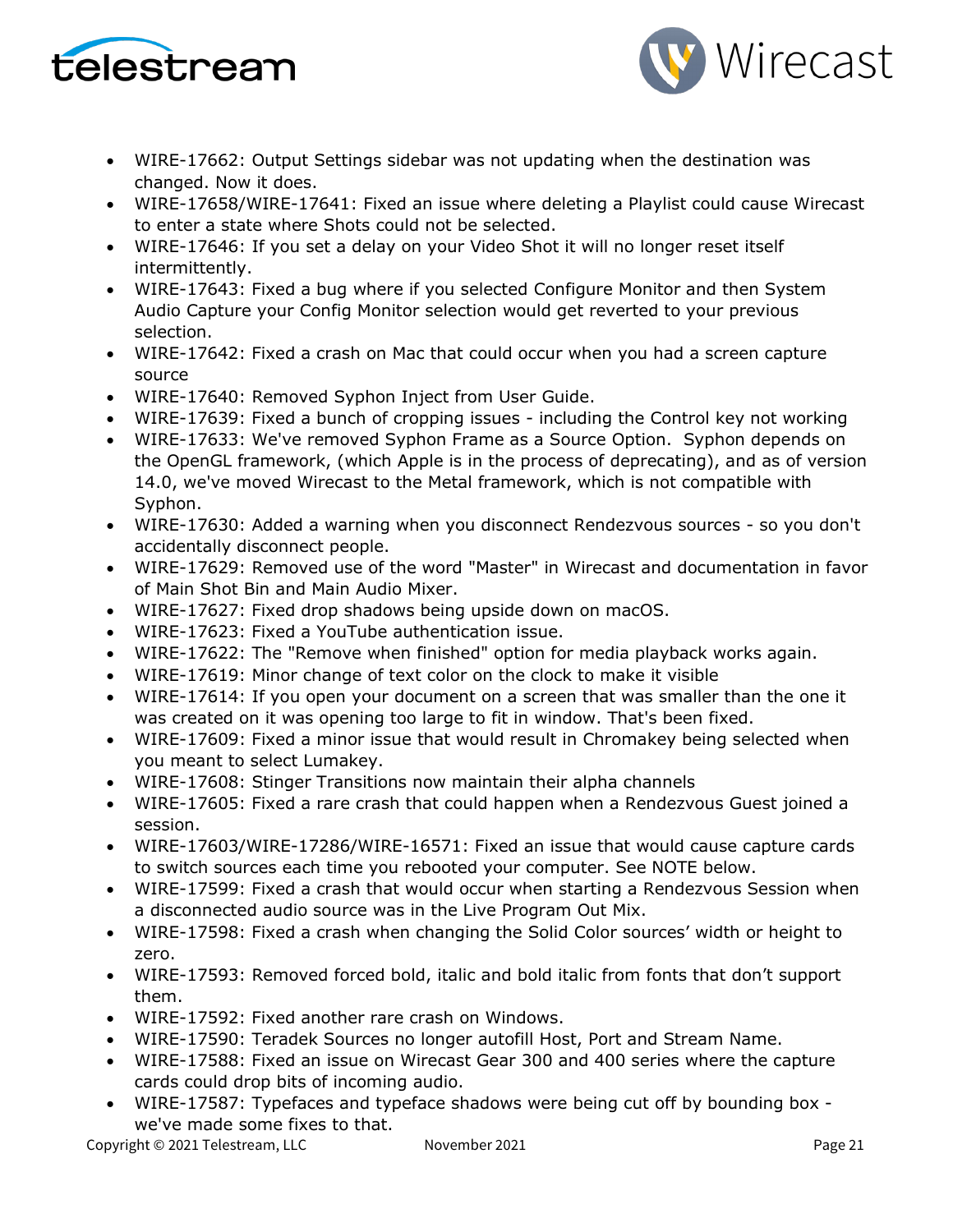



- WIRE-17584: Fixed an issue on Windows where text was disappearing seemingly by evil magic
- WIRE-17580/WIRE-17578: Mattes now work again.
- WIRE-17282: Manual focus on NDI PTZ control now works.
- WIRE-17576: Fixed a crash when switching shots with certain transitions if the Rendezvous Live Output camera was set to the Document's output.
- WIRE-17574: Fixed rare crash on Windows.
- WIRE-17564: Fix rare crash when switching shots to a Rendezvous Guest that has disconnected.
- WIRE-17562: The app UI is no longer obscured on Windows when you've scaled to >100%
- WIRE-17553: Fixed rare crash that could occur when a Dynamic Destination sends Wirecast an invalid XML file.
- WIRE-17546: Fixed an issue causing a shot to flicker and video to freeze
- WIRE-17537 and WIRE-16355: Fixed some audio issues when using Elgato Game Capture HD60 Pro
- WIRE-17536: More translations of text
- WIRE-17527/ WIRE-16883: Fixed rare crash at quit on macOS.
- WIRE-17525: Fixed a bug where you could inexplicably no longer manipulate shots using your mouse
- WIRE-17522: Fixed another rare lockup
- WIRE-17512: In the Audio Properties panel, it turns out changes made to the gain channel sliders were not being sent live.
- WIRE-17490: The Select Screen Region feature of Screen Capture now works again on macOS.
- WIRE-17489: Fixed a few issues with text scrolling that were known issues in Beta 1.
- WIRE-17465: Fixed an issue where output destination names would rebel, if left unnamed, and take over a name from an existing destination.
- WIRE-17463/ WIRE-17420/ WIRE-16591/ WIRE-15317: Satisfyingly, fixed a number of rare crashes that could occur when switching shots.
- WIRE-17460: Now we impose a limit (75) on the number of layers within a shot (for your own good).
- WIRE-17448: Removed Studio badges from Wirecast UI.
- WIRE-17441: Fixed a possible audio sync issue stemming from the capture cards in Wirecast Gear 300 and 400 series.
- WIRE-17440: Updated the Facebook Live API to make it possible to schedule a live event on Facebook from Wirecast again.
- WIRE-17427/WIRE-13538: Resolved a crash that could occur if you added more than 49 layers to a shot.
- WIRE-17412: Fixed a very rare hang when deleting a replay layer.
- WIRE-17408/ WIRE-17334: Fixed an issue that would let you close a document without saving some source properties settings - thus causing you to lose those settings.
- WIRE-17378/WIRE-17213: Fixed issue where your text and clock shots would suddenly go missing.
- WIRE-17373: Auto-Canvas was sometimes reporting the wrong resolution.
- WIRE-17343: Added a font face pop up to more accurately select font variations.

Copyright © 2021 Telestream, LLC November 2021 Copyright © 2021 Page 22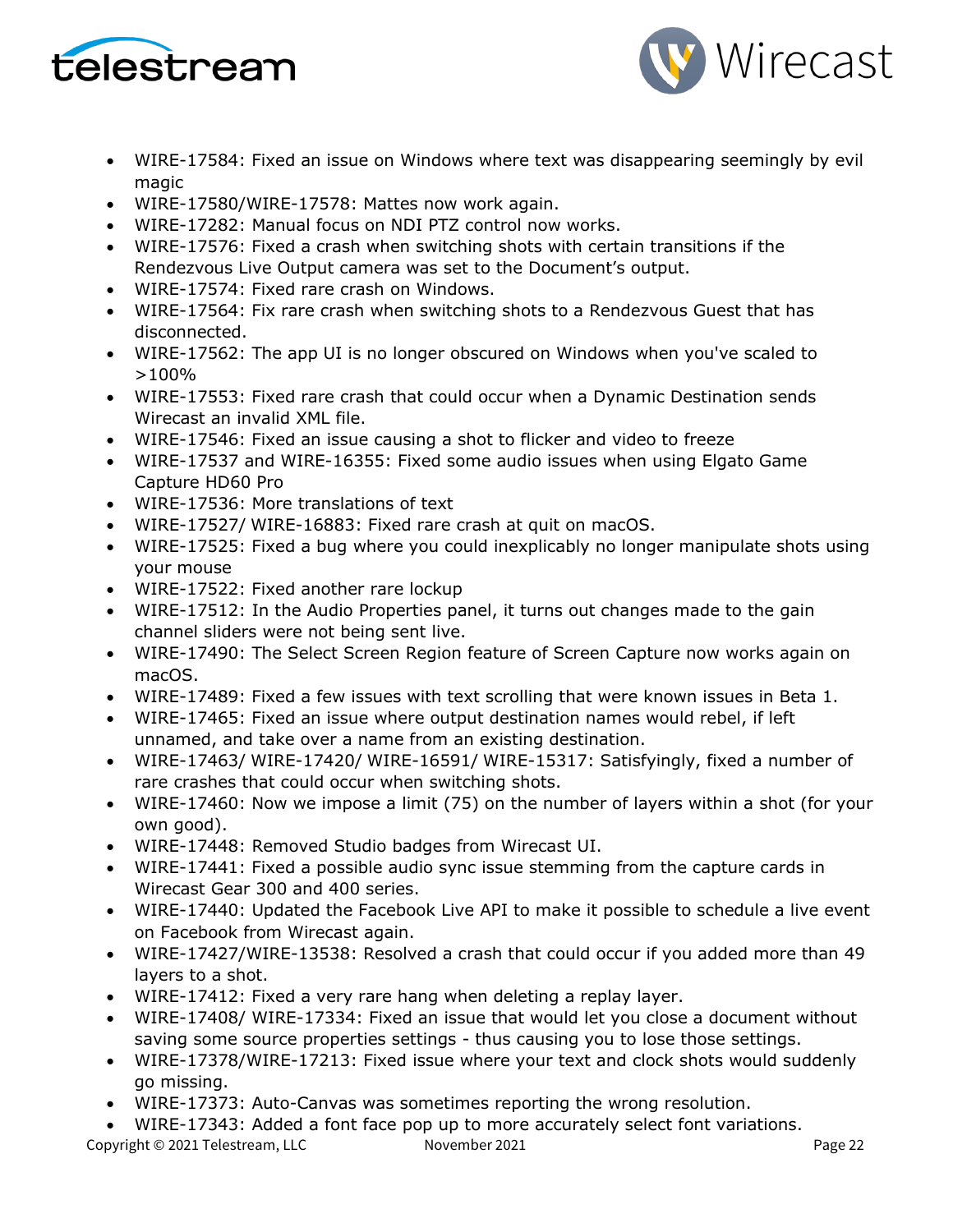



- WIRE-17323: Fixed a confusing error that would show a Wirecast crash error upon opening.
- WIRE-17315: The websocket connection to the server was closing unexpectedly when using a VPN service with Rendezvous. So now we add a periodic ping to keep the websocket connection alive.
- WIRE-17304: Restricted Virtual Camera to only output from one document at a time.
- WIRE-17303: Fixed a scaling issue where icons could be erroneously horizontally stretched
- WIRE-17302: Input fields in Output Settings are no longer unresponsive following a single factor authentication failure.
- WIRE-17291: Fixed a Fatal Application error that could occur when streaming
- WIRE-17279: Fixed a crash that could occur if your document freaked out and got into a state where it wasn't ready for the next action. This could occur when attempting a screen capture when an audio driver is not installed, or you have shots programmed to an Elgato StreamDeck.
- WIRE-17261/ WIRE-17174: NDI audio can now be sent joyously and distortion-free to Rendezvous participants
- WIRE-17259: Wirecast no longer fails silently when attempting to connect to a scan converter source that's larger than 8K.
- WIRE-17256: Now we don't prompt you twice to overwrite saved documents on macOS Catalina.
- WIRE-17243: Cleaned up our YouTube output settings adding better error messaging and streamlining the way you start/stop events
- WIRE-17236: Icons were incorrectly displaying mute in a browser connection when entering a Rendezvous session.
- WIRE-17226: Updated the Media File icons are the same in the Add Source dialog.
- WIRE-17216: Documentation now correctly notes that Monitor screen capture will provide a higher frame rate source than a Window screen capture.
- WIRE-17210: Fixed a minor memory leak in the YouTube Destination.
- WIRE-17201: YouTube is deprecating the StreamNow functionality. All YouTube live streams must now be done through events. So we changed some stuff related to that.
- WIRE-17196: Worked around an issue where the NDI HX app provides invalid audio timestamps when sending to Windows.
- WIRE-17192: We disabled the Facebook Speed test when streaming via Wirecast Restream since the location wasn't local and optimizations were invalid
- WIRE-17189: Emojis, and other characters are showing correctly again in Rendezvous.
- WIRE-17169: Added a notification when attempting to install on Windows 8.x. (Psst: It requires Windows 10 or higher).
- WIRE-17164: Canvas Size limitations are now enforced when using custom presets.
- WIRE-17150: If your document was saved with a layer off in a previous version of Wirecast, and opened in Wirecast 13, the layer would not appear. We found your missing layer and brought it home.
- WIRE-17148/WIRE-17075: Fixed a rare crash when running the app in the background on macOS.
- WIRE-17142: When sending live captions through our WebServices platform, certain platforms are not handling b-frames correctly resulting in garbled captions. To account

Copyright © 2021 Telestream, LLC Movember 2021 November 2021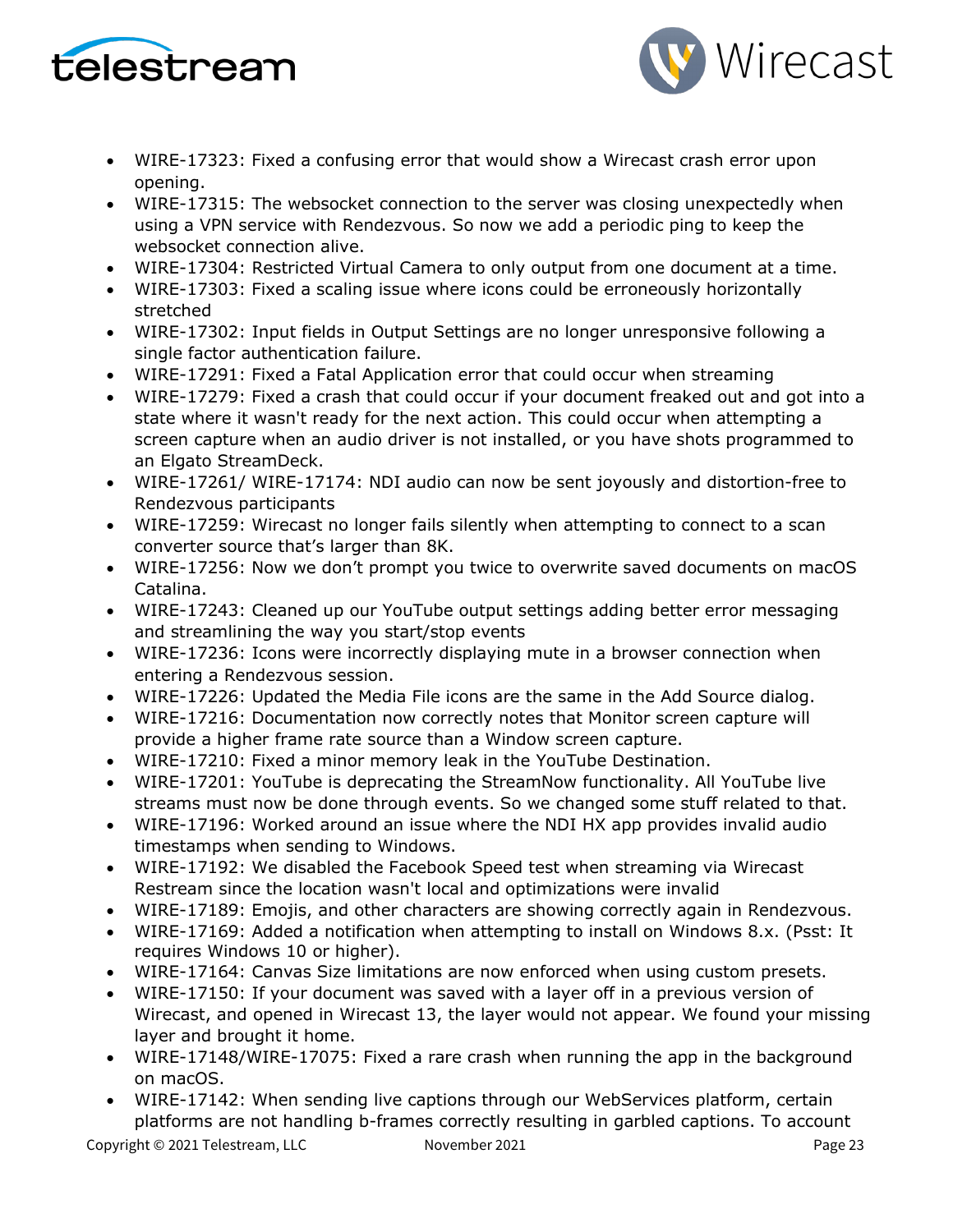



for that, we added new "Cloud Captioning" encoding presets that turn b-frames off and increase bit rate (to account for inherent quality loss of turning off b-frames).

- WIRE-17278: Now your encoding preset won't spontaneously change after you create an event.
- WIRE-17133: Add documentation for sources that can be used with ISO Recording.
- WIRE-17126: Selected transition was not used when using Keyboard Shortcuts when AutoLive was enabled.
- WIRE-17124: Add ability to Screen Capture hardware accelerated applications on Windows 10 1903 and higher. Examples are Chrome, Firefox and Zoom.
- WIRE-17095: Improve the peak bitrate behavior of the Apple H.264 encoder. This fix only applies to macOS 10.15+.
- WIRE-17087: Fixed an error in the YouTube API caused by the reported user's region being unsupported
- WIRE-17084: Facebook recently made changes to Groups that restricts any app from accessing certain features, such as the Live API, until an admin grants access to the app. We updated our error message for this so you might actually know what it means and what to do about it.
- WIRE-17080: Increased the efficiency of data calls for Facebook scheduled events
- WIRE-17065: Fixed an issue using audio interfaces with Rendezvous on macOS.
- WIRE-17063: Improved resiliency when dealing with apps that feed us video timestamps that are off from the audio timestamps (e.g. JustWifiCam on iOS).
- WIRE-17055: Fixed a crash that could occur while setting up a YouTube event
- WIRE-16994: There were some unnecessary horizontal scroll bars on Windows that we removed. Now you won't be tempted to scroll when you can't.
- WIRE-16973: Made some under-the-hood fixes to reduce CPU on Mac
- WIRE-16963/WIRE-16904: Fixed an issue where sources on your Live and Preview would scale to 1/4 when dragging your document from one monitor to another on macOS.
- WIRE-16924: Added trace logs to improve our ability to track errors to YouTube streaming.
- WIRE-16917: Fixed issue where icons in the Main Shot Display were not handled consistently across audio sources and in some cases were not respecting the addition/removal of layers containing audio
- WIRE-16912: Fixed a horizontal misalignment of Bitrate in the Output Statistics
- WIRE-16911: Fixed horizontal alignment of Channel in the Rendezvous Audio Mixer in certain languages.
- WIRE-16910/WIRE-16905/WIRE-16903 /WIRE-16707/WIRE-16784: Fixed a variety of missing translations.
- WIRE-16908: Made our error message more understandable if you were to select Live Captions without having Telestream Cloud Settings selected.
- WIRE-16907/WIRE-16826: Fixed a couple of error messages that were displaying incorrectly, especially when in dark mode.
- WIRE-16906: Fixed text overflow in the Keyboard Shortcuts Preferences Pane in certain languages.
- WIRE-16869: Made some changes to the YouTube destination to more elegantly handle accounts that don't have pre-existing events
- WIRE-16835: Fixed the layout of our Support Assistant in several languages.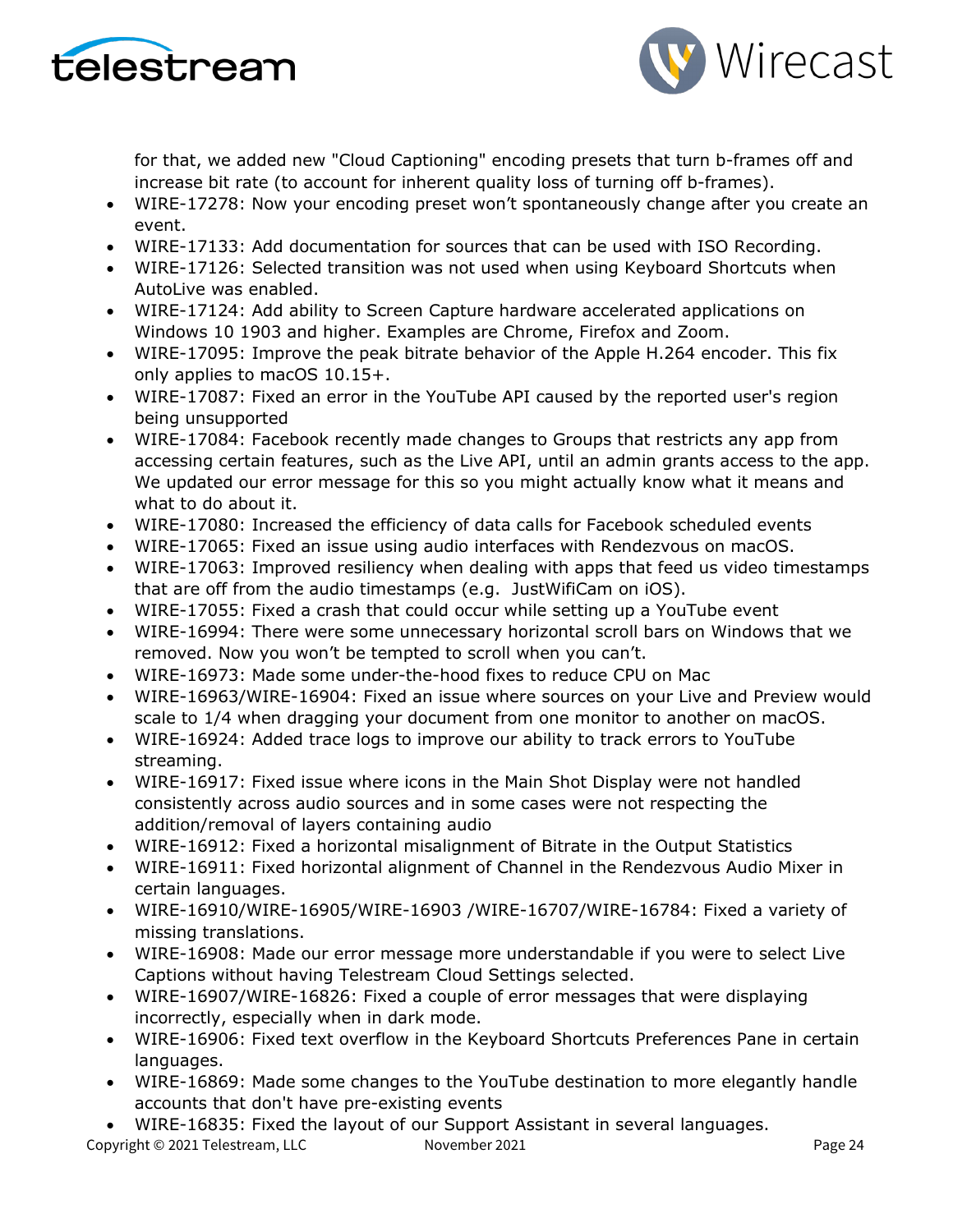



- WIRE-16825: Fixed a rare hang when exiting to Multiviewer while ingesting a BlackMagic source.
- WIRE-16820: Added CPU data to the trace log on exit.
- WIRE-16811: Added a manual configuration option for audio sample rate that will let you pick the value that matches your incoming source. (Note: you can only configure the audio sample rate when automatic format detection is disabled. We do this to prevent people (we won't name names) who don't know what they're doing, to set it to 196kHz because they may think bigger is better - and then call support or get stuck because they don't understand what's happening. So, yeah. We're restricting this for your own good. When format detection is enabled, we assume the audio is 48 kHz.)
- WIRE-16799: Crash when declining a macOS prompt to install Osaka font.
- WIRE-16779: Fixed a crash that would occur when stopping two live streams to Twitter/Periscope.
- WIRE-16778: Fixed an issue playing audio from WASAPI devices.
- WIRE-16776: We've taken some extraordinary measures to ensure that web stream sources stay connected and don't freeze in Wirecast - even if they restart, end, enter an error state or we stop receiving data for any number of reasons. We now try our darnedest to reconnect.
- WIRE-16768: Output Settings UI has some minor alignment issues on macOS.
- WIRE-16763: Fixed a crash that could occur if you had a hotkey with no name, and you right-clicked a shot.
- WIRE-16762: Fixed an issue that could occur when using a source that produces JPEG frames, on a computer that is not fast enough to decode them in real-time. The result was a backlog of frames that would cause the source's video to be delayed and out of sync with any live audio. (This could've also happened when deinterlacing video from a task source (though less likely since deinterlacing is relatively quick).
- WIRE-16760: Wirecast was trying to use deselected/unused output destinations when Live Captions was selected. It won't do that anymore.
- WIRE-16747: Fixed our copyright date in the About window.
- WIRE-16745: Flash is dead. We're not going to warn you that it's not installed anymore.
- WIRE-16713: Reconfigured NDI Output to avoid "clocking" the output which was intended to help file-based outputs but effectively slowed down real-time sources, resulting in for example, dropped frames at 1080p60.
- WIRE-16694: Reconfigured NDI Output, which effectively improved several issues- one of which was an observed A/V sync issue on NDI Out.
- WIRE-16684: Fixed an issue that cause no video from the Logitech B910 when using Motion JPEG.
- WIRE-16643: The option to move a shot from a Playlist back to the Main Shot list… is back.
- WIRE-16627: Fixed an issue where Scheduled Events in YouTube were going live immediately.
- WIRE-16613: Restored the ability for keyboard navigation in dialog boxes on macOS.
- WIRE-16611: The Source Properties Panel is now labeled with the type of source
- WIRE-16588: Fixed some artifacts that could appear when interacting with your document.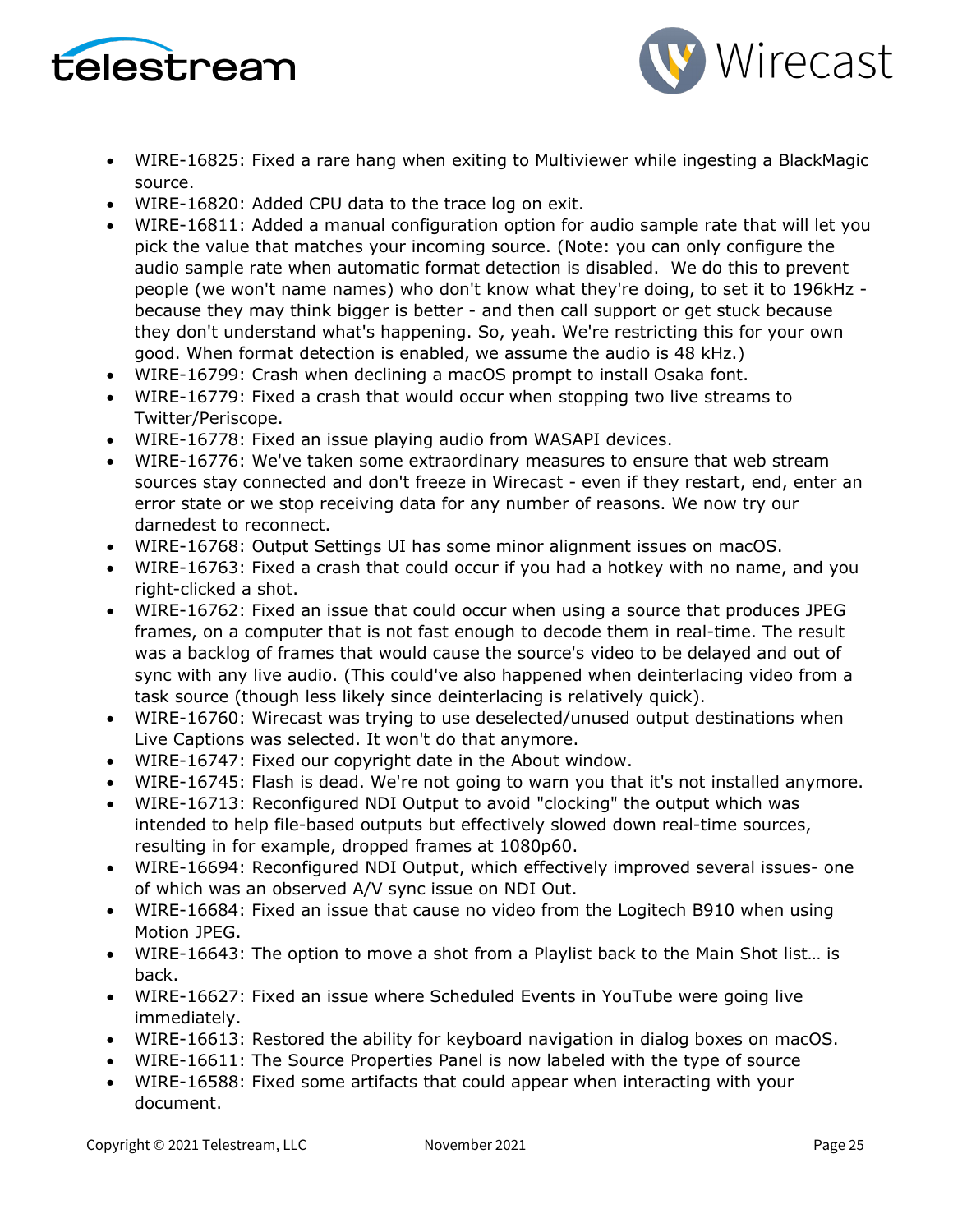



- WIRE-16457/ WIRE-15874: Implemented auto-reconnect for webstream sources if they unexpectedly disconnect
- WIRE-16424: Wirecast no longer crashes when Windows Defender's Controlled Folder Access is enabled
- WIRE-16306: Fixed an issue where you could drop frames after enabling Chroma Key.
- WIRE-16237: Fixed an issue that would cause NVENC encoding to fail on certain laptops with dual GPUs.
- WIRE-16124: Another scaling-related fix: Certain templates are no longer skewed
- WIRE-16020: Fixed it so that frames are no longer being dropped on certain transitions.
- WIRE-15781: Now, modifying the canvas size does not cause the Multiviewer to stop updating.
- WIRE-15729: Now, when an ISO/replay recording's source becomes unavailable, the recording stops and must be manually restarted. User is informed of the stoppage via the status bar.
- WIRE-15632: Beta: Enabled multi-bitrate adjustments in webstream sources for better quality.
- WIRE-15586: Fixed an issue that could cause latency to accumulate for certain Sources if they were in a playlist in the live canvas.
- WIRE-15483: Fixed an audio popping issue when using Blackmagic source.
- WIRE-15296: Fixed a doozie that caused Skype NDI sources to randomly resize.
- WIRE-15217: Fixed an issue on Mac where Chroma key was not being applied correctly to media files.
- WIRE-15213: Fixed an issue on Windows where you'd see flickering the first time you added Chroma Key to media file.
- WIRE-15091: Adding a video clip to a Playlist causes the Scrubber Bar to remain indefinitely.
- WIRE-14983: Fix very rare crash that could occur when activating a license on Windows.
- WIRE-14633: Users are now prompted to install the Telestream Audio driver when adding a System Audio Capture shot on macOS.
- WIRE-14511: We now require a subject to be entered in order to submit zip support file. Our Support department thanks you for that.
- WIRE-14453: A longstanding issue fixed with all our scaling fixes Sources should no longer need to be rescaled when added to a document.
- WIRE-14277: Duplicate sources no longer show when adding an iOS camera source.
- WIRE-13376: Now we update the Rendezvous Dashboard device list when a device is removed or reconnected
- WIRE-12047: Updated the names of some of the properties for text shadow for more clarity.
- WIRE-11406: Completely rewrote our text widget, which has greatly improved the quality of text scrolling.
- WIRE-6042: Now we provide a warning in output settings if folder you're trying to save to doesn't exist.

## **KNOWN ISSUES**

• NOTE: As part of the fix for WIRE-17286, on BlackMagic devices, we now identify them via hardware ID instead of enumeration order. The fallout is that if you have a document

Copyright © 2021 Telestream, LLC November 2021 Copyright © 2021 Page 26